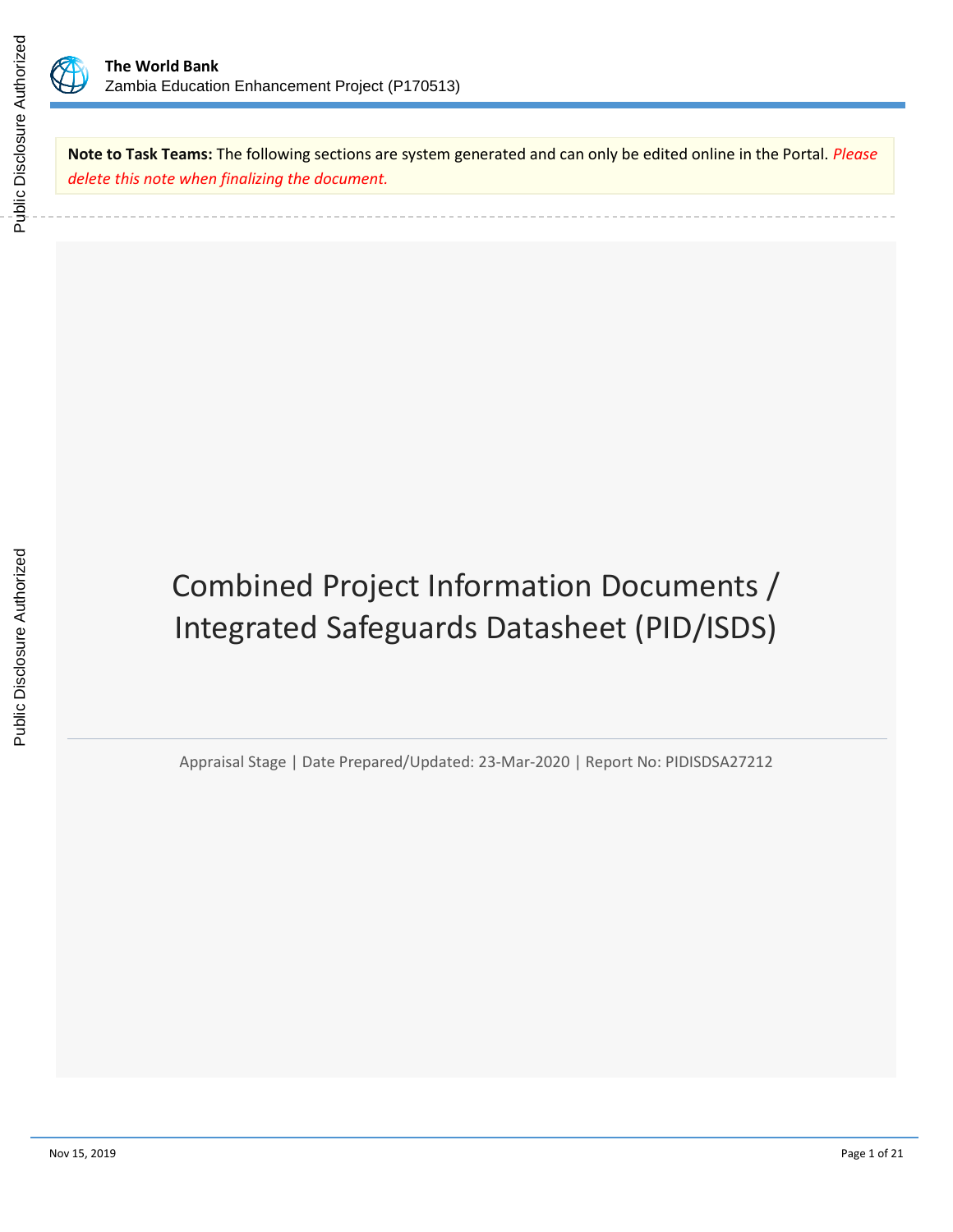

## **BASIC INFORMATION**

#### **OPS\_TABLE\_BASIC\_DATA A. Basic Project Data**

| Country<br>Zambia                                              | Project ID<br>P170513                                                        | Project Name<br>Zambia Education<br><b>Enhancement Project</b> | Parent Project ID (if any)<br>P158570                          |
|----------------------------------------------------------------|------------------------------------------------------------------------------|----------------------------------------------------------------|----------------------------------------------------------------|
| Parent Project Name<br>Zambia Education Enhancement<br>Project | Region<br><b>AFRICA</b>                                                      | <b>Estimated Appraisal Date</b><br>16-Mar-2020                 | <b>Estimated Board Date</b><br>27-May-2020                     |
| Practice Area (Lead)<br>Education                              | <b>Financing Instrument</b><br><b>Investment Project</b><br><b>Financing</b> | Borrower(s)<br>Ministry of Finance                             | <b>Implementing Agency</b><br>Ministry of General<br>Education |

#### Proposed Development Objective(s) Parent

The project development objective is to improve the quality of teaching and learning in mathematics and science in targeted primary and secondary schools and to increase equitable access to secondary education.

Proposed Development Objective(s) Additional Financing

The project development objective is to improve the quality of teaching and learning conditions in targeted primary and secondary schools and to increase access to secondary education focusing on girls.

#### Components

Improving the Quality of Teaching and Learning Increasing Equitable Access to Secondary Education Enhancing Planning, Management and Monitoring and Evaluation Capacity, and Project Coordination Enhancing institutional capacity for implementation of safe school program Contingent Emergency Response Component

#### **PROJECT FINANCING DATA (US\$, Millions)**

#### **SUMMARY**

| <b>Total Project Cost</b> | 120.00 |
|---------------------------|--------|
| <b>Total Financing</b>    | 120.00 |
| of which IBRD/IDA         | 120.00 |
| <b>Financing Gap</b>      | 0.00   |

#### DETAILS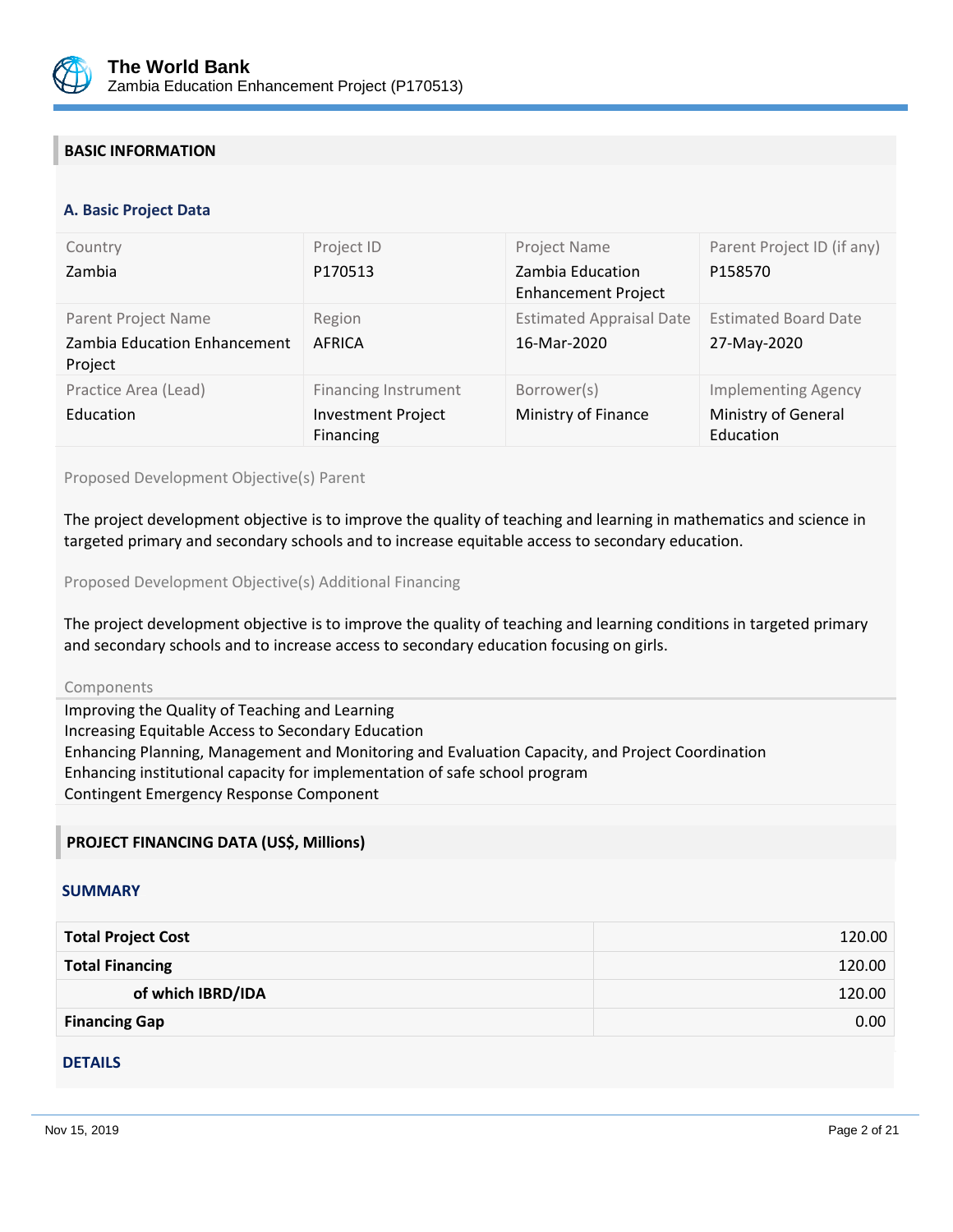

|  |  |  | <b>World Bank Group Financing</b> |
|--|--|--|-----------------------------------|
|--|--|--|-----------------------------------|

| International Development Association (IDA) | 120.00 |
|---------------------------------------------|--------|
| <b>IDA Credit</b>                           | 120.00 |

Environmental Assessment Category

#### B-Partial Assessment

Decision

The review did authorize the team to appraise and negotiate

**Note to Task Teams:** End of system generated content, document is editable from here. *Please delete this note when finalizing the document.*

Other Decision (as needed)

#### **B. Introduction and Context**

Country Context

1. **Zambia's levels of poverty and inequality are among the highest worldwide.** In 2015, 58 percent of Zambians were below the international poverty line of US\$1.90 per day, significantly higher than the Sub-Saharan Africa average of 41 percent. Three-quarters of Zambia's poor live in rural areas. The total population was estimated at 16.6 million in 2016, up from just 3.45 million at independence in 1964. Zambia is experiencing a major demographic shift, and the median age of its population is among the lowest in the world. The population is growing at a rate of 2.8 percent per year and therefore doubling roughly every 25 years. Rapid population growth is placing enormous pressures on the education sector while straining the capacity of the labor market to absorb new workers.

2. **Zambia ranks 131st out of 157 countries on the Human Capital Index (HCI).** Zambia's HCI score is lower than those of its comparator countries. This HCI score of 0.4 indicates that a Zambian child born in 2018 will only be 40 percent as productive as she could have been had she received a complete education and been in full health. By age 18, children in Zambia can expect to complete an average of 9.2 years of education but acquire only 5.2 years of learning. Although the country has achieved close to universal access to primary education with more than 85 per cent completion rate, secondary school coverage has fallen since 2010 and is currently at only 40 percent<sup>1</sup>. Low human capital will have significant adverse impact on Zambia's growth potential and global

l

*<sup>1</sup> Living Conditions Monitoring Survey (LCMS) 2015.*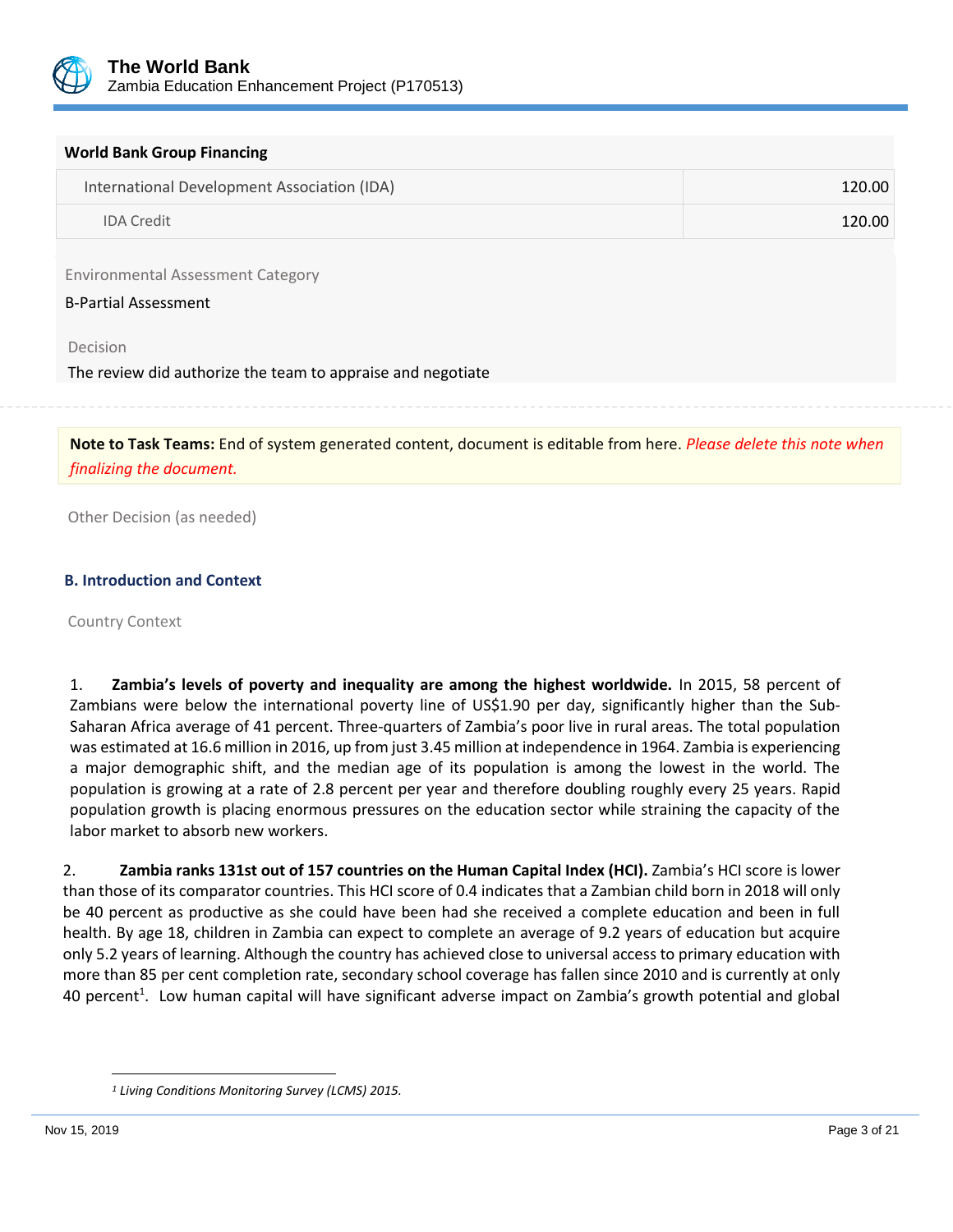

competitiveness. It is therefore critical for the country to invest more and more efficiently to quickly move the needle on human capital development, particularly in education, health and social protection.

3. **Large disparities in educational outcomes by gender, household income level, and location would negatively impact human capital accumulation and labor force participation.** Gender disparities are significant at the secondary level. While Zambia has achieved gender parity at primary level, the ratio of girls to boys is 85 percent at the secondary level, with 36 percent of girls in the 14–18 age-group are estimated to be out of school, compared to only 19 percent of boys. Two-thirds of students who enter secondary education are from households in the two wealthiest quintiles. By contrast, just 18 percent of children from households in the two poorest quintiles enter secondary education. At the tertiary level, the share of students from households in the bottom 50 percent drops to just 7 percent for colleges and almost zero for universities. Moreover, students from lowerincome households and girls exhibit significant learning gaps across education levels. This disparity has important social and economic implications, as the wage premium rises significantly for workers with a secondary education, and young women who complete secondary education are more likely to postpone marriage and childbearing until adulthood. The AF with a concerted focus on improving girls' participation is designed to target low income groups and rural areas with poor education indicators.

4. **Violence, including School-Related Gender-Based Violence (SRGBV) and teen pregnancy are major obstacles to educational attainment among girls.** Enrollment and retention in secondary school (grades 8–12) is a challenge nationally but more so among girls from poorer districts as only a quarter of them enroll in school, compared to one-third among boys from the same districts. Dropout rates among secondary school girls are also higher, especially in the poorer districts— almost double the rate for boys.<sup>2</sup> Violence against women, particularly GBV, appeared to be one of the major factors responsible for denying opportunities, including education, in Zambia. Social norms seem to accept violence particularly against women, 47% of women in Zambia agree that a husband/partner is justified to beat his wife under certain circumstances<sup>3</sup>. Analysis shows that early pregnancy (47 percent), economic constraints (18 percent), and early marriage (13 percent) are major reasons why adolescent girls drop out of school.<sup>4</sup> International evidence shows that achieving higher levels of education for girls can lead to lower fertility rates.<sup>5</sup> Women and girls are also likely to be more adversely affected by climate change, which Zambia is currently experiencing<sup>6</sup>, as climate risks affect women and girls disproportionately more than men through direct loss in life but also through lower human capital accumulation and economic returns.<sup>7</sup> The propose AF is designed with specific activities to address the issue of SRGBV and teen-age pregnancy through the school system as well as through community outreach.

5. **The Government is committed to responding to the gender gap in human capital development and the country's aspirations and priorities for the education sector are clearly articulated in its long-term strategy including the Vision 2030.** The Government's overarching goals for the education sector are to enhance the quality of teaching and learning by building a competent and motivated teaching workforce, by ensuring

l

<sup>2</sup> Education MIS (EMIS) 2017.

<sup>3</sup> OECD (Organization for Economic Co-operation and Development). 2019. "Violence Against Women (indicator)." doi: 10.1787/f1eb4876-en (Accessed on October 23, 2019)

<sup>4</sup> 2019 analysis of EMIS data.

<sup>5</sup>Wodon, Quentin T.; Montenegro, Claudio E.; Nguyen, Hoa; Onagoruwa, Adenike Opeoluwa. 2018. *Missed Opportunities: The High Cost of Not Educating Girls (English)*. The Cost of Not Educating Girls Series. Washington, D.C.: World Bank Group. <sup>6</sup> World Bank. 2018[. Zambia Systematic Country Diagnostic.](http://documents.worldbank.org/curated/en/290011522954283481/pdf/Zambia-SCD-March-29-Final-04022018.pdf) Report Number 124032.

<sup>&</sup>lt;sup>7</sup> Neumayer, Eric and Thomas Plümper. 2008. The gendered nature of natural disasters: the impact of catastrophic events on [the gender gap in life expectancy, 1981](http://eprints.lse.ac.uk/3040/1/Gendered_nature_of_natural_disasters_%28LSERO%29.pdf)–2002. Annals of the Association of American Geographers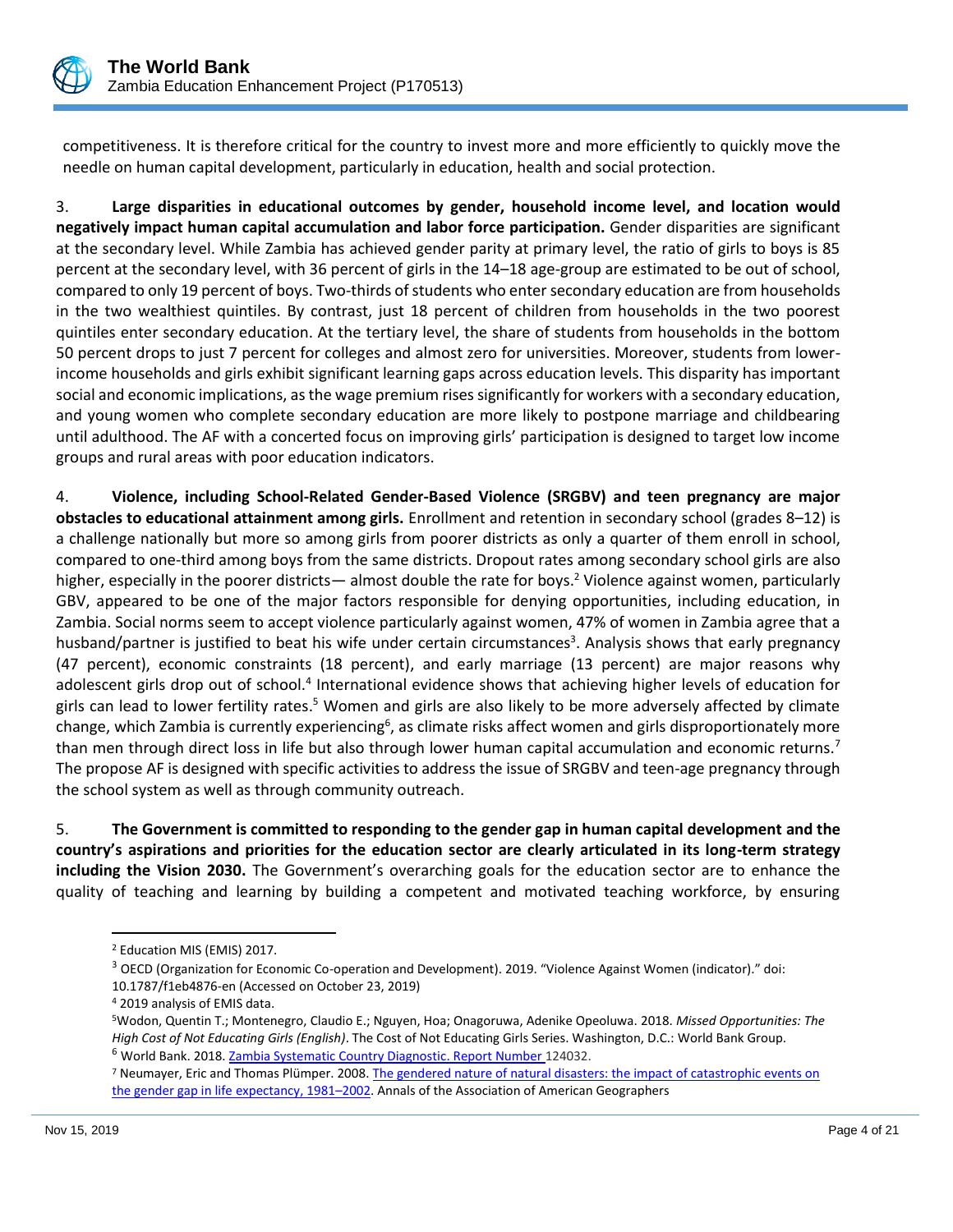

availability of teaching and learning materials, and by expanding access to secondary school through creating more secondary classroom space. The  $7<sup>th</sup>$  National Development Plan (7NDP, 2017–2021) highlights the issue of secondary school dropout among girls and the need to ensure equitable and inclusive access to quality education under the Human Development Pillar. The Education and Skills Sector Plan (ESSP, 2017-2021) articulates the strategy and a plan to address the issue of unequal girls' participation in education. While the political commitment for improving educational outcomes are engrained in the plans and policies, public financing to education has been declining as a consequences of the country's worsening macro-fiscal situation. The Government's request for this AF seeks to directly respond to low human capital outcomes among the poor in Zambia with a greater focus on girls.

Sectoral and Institutional Context

6. **Zambia's education sector currently faces several serious issues in terms of equitable access to education, quality of education services and efficiency of education system.** These include: stagnating net enrollment ratio (NER) at primary level, continuously low student learning levels, particularly for girls, low transition rates from primary schools to secondary schools, low secondary completion rate, particularly for girls, no improvement of some service delivery indicators (teacher absenteeism and low student-teacher contact time). Net enrollment in primary education has only increased by two percentage points in almost 10 years and reaching 78 percent in 2015. In secondary education, recent years have seen a more positive trend in terms of increased enrollment. In lower secondary, GER increased by 50 percentage points from 2010 to 2015. In upper secondary education, there has been some growth in GER increasing from 38 percent to 45 percent in a 5-year period. The primary education (ages 7-13) NER increased from 68 percent in 1998 to 75 percent in 2006 (PER 2006) and to 78 percent (LCMS 2015), which shows stagnating NER in the later period. GER for lower secondary (grades 8-9) increased from 46 percent in 1998 to 96 percent in 2010, and GER for upper secondary (grades 10-12) increased from 22 percent to 59 percent in 2010. Overall, the GER for secondary (grades 8-12) has increased from 38.4 percent in 2011 to 45.7 percent in 2016 (ESB 2016).

7. **Student learning outcomes are persistently low.** Despite relatively high levels of investment in the education sector, the National Assessment Program (NAP) has reported consistently low student test scores in English and mathematics among Grade 5 students for the past 15 years.<sup>8</sup> The results of the 2014 Southern and Eastern Africa Consortium for Monitoring Educational Quality (SACMEQ) for Grade 6 students are consistent with the findings of the NAP. Zambia had the lowest mathematics scores among the 15 participating African countries.<sup>9</sup> Zambian 15-year-old students also performed poorly on the 2017 PISA-D standardized test being at the bottom among nine participating countries.<sup>10</sup> According to 2015 Early Grade Reading Assessment, about 70 percent and 82 percent of grade 2 children score zero on oral reading and reading comprehension tests respectively pointing at the gravity of "Learning Poverty" in Zambia. Key drivers of the weak learning outcomes observed in Zambia include a high rate of teacher absenteeism, a high rate of teacher attrition, inadequate subject and pedagogical content knowledge among secondary school teachers, and an acute shortage of teachers in schools (those available are unevenly distributed in favor of the urban schools) and learning materials across grade levels.

 $\overline{a}$ <sup>8</sup> NAP Learning Assessment Survey Reports, 1999–2014. <sup>9</sup> SACMEQ, 2014.

<sup>10</sup> PISA D, 2017.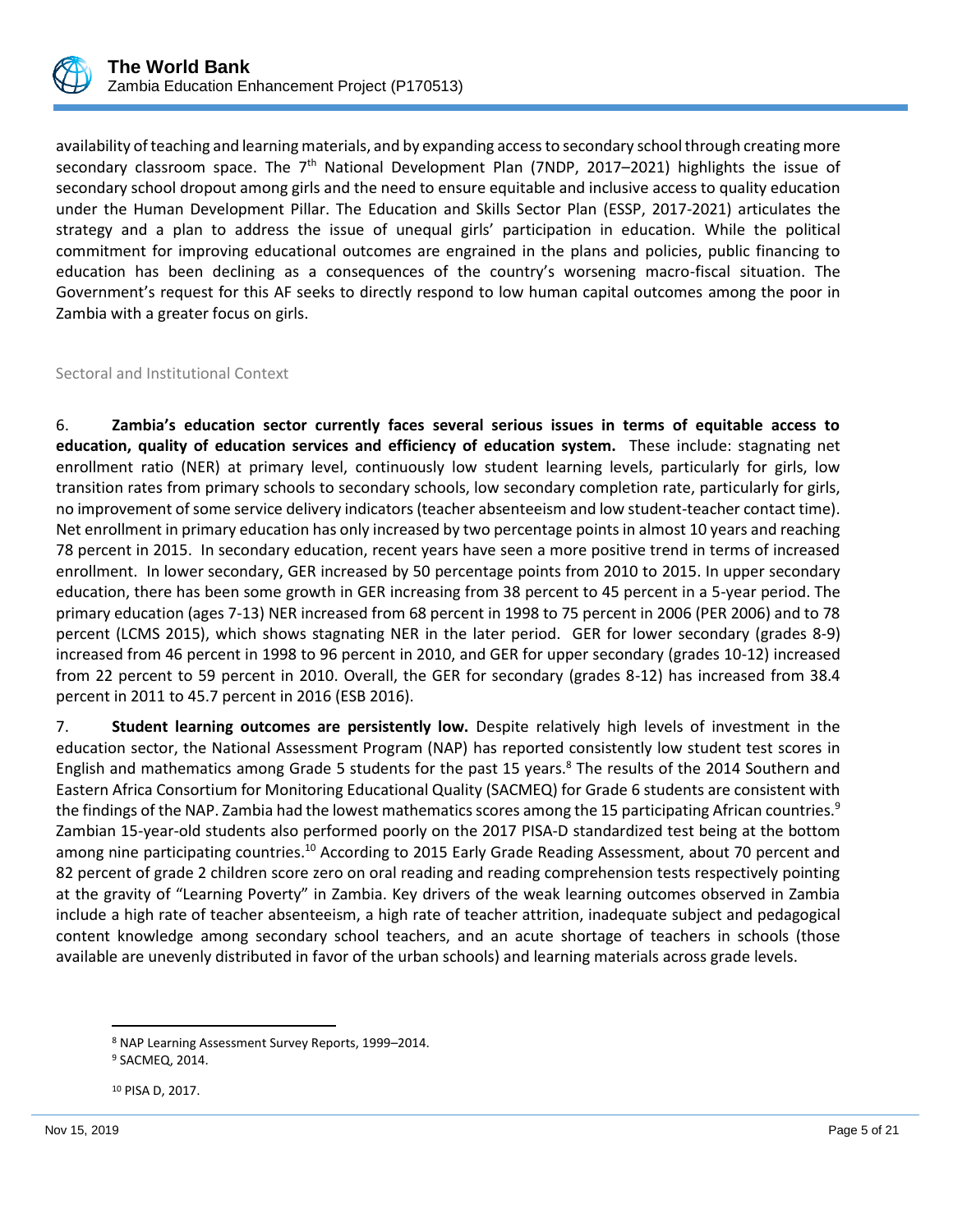

8. **Current practices for teacher recruitment, deployment, transfers, and career progression have led to wide disparities in the pupil-teacher ratio (PTR) between schools, as well as payroll mismatches<sup>11</sup> and high attrition rates for teachers in rural and remote areas.** Though the national aggregate PTR is 44:1, there are large differences across schools with some schools having a PTRs below 30 while others reach a PTR of over 101.<sup>12</sup> High rates of teacher attrition (about 11 percent) as well as frequent transfers, mostly from rural to urban areas (about 12–15 percent) result in uneven teacher deployment and have a negative impact on the quality of teaching and learning particularly in the most remote areas. According to the MoGE, Zambia's primary and secondary schools would require an additional 34,000 teachers to achieve the standard PTR of 40.

9. **Zambia faces a widespread textbook shortage in both primary and secondary schools.<sup>13</sup>** On average, five students share one textbook at the primary and secondary levels. However, rural secondary schools face more problems with textbook shortage compared to urban secondary schools. Primary school classes lack reading materials which are essential for consolidating basic reading and writing skills.

10. **Zambia's low transition rates highlight the significant supply-side constraints at the secondary level.**  The transition rate between primary and lower secondary is 67 percent, and the transition rate between lower secondary (Grades 8–9) and upper secondary (Grades 10–12) is 48 percent. There are great variations across provinces with transition between primary and secondary spanning 32 percent to 78 percent and transition from lower secondary to upper secondary spanning from 29 percent to 58 percent.<sup>14</sup> In 2015, only about half of students had completed lower secondary education (Grades 8–9) and one-quarter had completed upper secondary education (Grades 10–12). The inadequate supply of secondary education is informally rationed by using examination cutoff scores to cap the number of students who can proceed from Grade 7 to 8 and from Grade 9 to 10 according to the available seats for secondary students. Consequently, secondary school enrollment rates have been stagnant for the past five years, while primary enrollment and completion rates have increased.

11. **While Zambia has achieved gender parity in primary enrollment, a significant gap persists at the secondary level.** The gender parity ratio at the secondary level is 85 percent, with 36 percent of girls ages 14– 18 estimated to be out of school, compared to only 19 percent of boys. By Grades 7 and 11, the dropout rate among girls is 2–3 times higher than the rate among boys. According to the 2015 Living Conditions Monitoring Survey, the gross enrollment ratio for secondary education is 68 percent among boys and just 62 percent among girls. A recent study<sup>15</sup> found that girls' continued school attendance is correlated with later sexual initiation, later marriage and childbearing, lower rates of HIV/AIDs, lower risk of domestic violence, and fewer hours of domestic work.

12. **In addition to the supply-side constraints, demand-side factors also hinder access to education, especially at the secondary level.** Secondary education is not free in Zambia, although, the GRZ has reduced the secondary school fee recently. Public investment in secondary education is not pro-poor.<sup>16</sup> Households pay

 $\overline{a}$ 

<sup>11</sup> Payroll mismatch occurs when the school through which a teacher's salary is paid is not the same school in which they teach. As many as 60 percent of Zambia's teaching workforce is teaching in the 'wrong' school (Auditor General's Report, 2014).

<sup>12</sup> Innovations for Poverty Action. 2017. *Teaching Staff Imbalances across Public Schools in Zambia*.

<sup>13</sup> Innovations for Poverty Action. 2017. *Teaching Staff Imbalances across Public Schools in Zambia*.

<sup>14</sup> World Bank. 2016. *Education Sector Public Expenditure Tracking and Service Delivery Survey in Zambia.* Figures 4.8 and 4.9, page 38.

<sup>15</sup> World Bank. 2018. Zambia Systematic Country Diagnostics.

<sup>16</sup> World Bank.2016. *Education Sector Public Expenditure Review in Zambia.*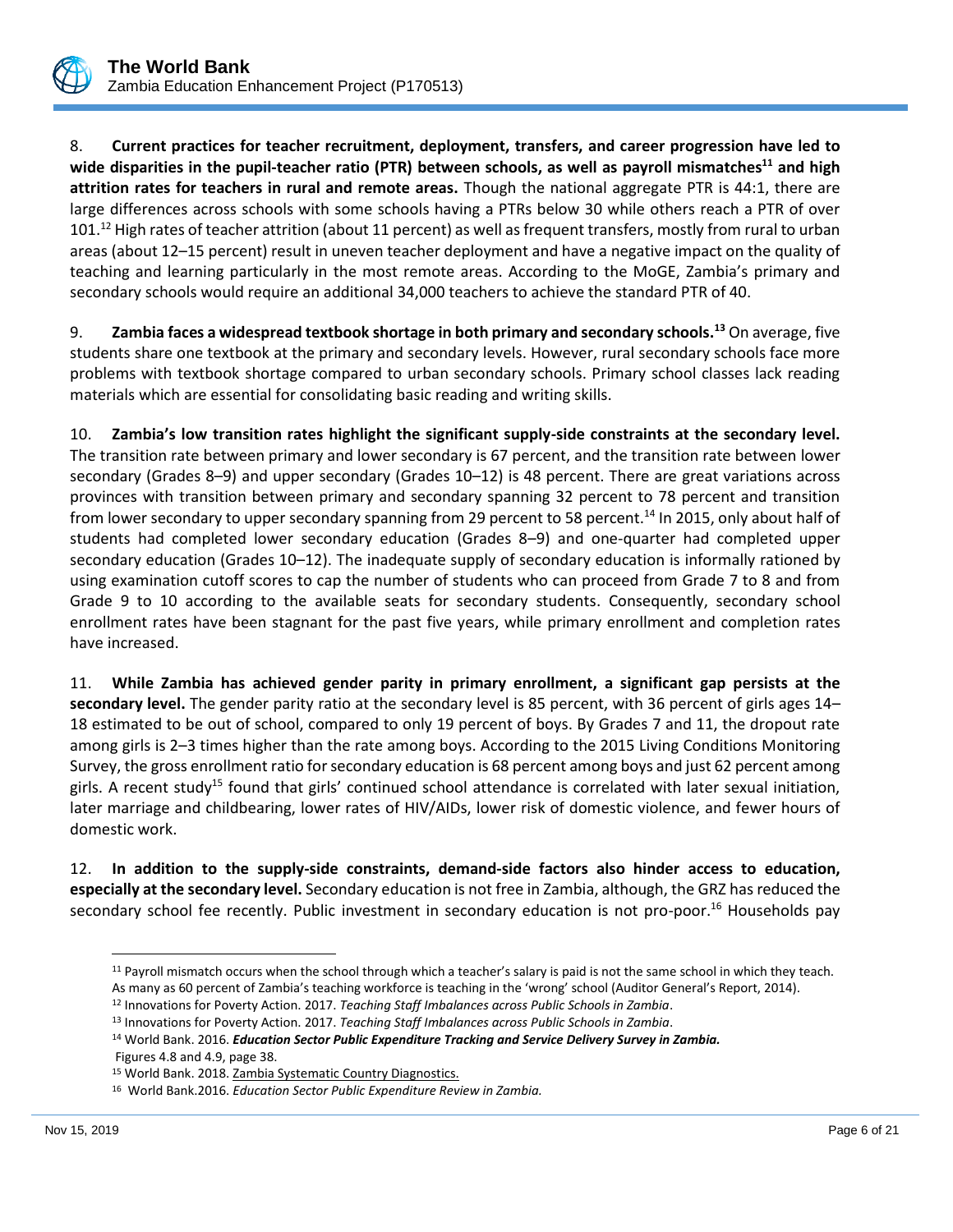

school fees and bear all other out-of-pocket expenses, including boarding fees, effectively barring many children from poor households from accessing secondary education. Lack of financial support, teen pregnancy, early marriage, and sociocultural practices can also limit access to secondary education.<sup>17</sup> Every year, supply- and demand-side constraints on access to secondary education deprive thousands of young people of a chance to positively affect their lifetime employment prospects and income levels. The World Bank-financed GEWEL Project P151451 is addressing the demand-side constraints by paying school and boarding fees for the girls from social cash transfer families along with a lump-sum grant for out-of-pocket expenses.

13. **The proposed AF is designed to address critical system level constraints and help expand the reach and level of ambition of the parent project.** The technical and financial support through the AF is expected to ensure improvements in access to secondary education and quality of education to increased number of girls and boys from the poorest districts with low education outcomes in across all 10 provinces in the country. The AF will achieve this through enhanced teacher training, improved and timely availability of learning materials, expansion of safe and inclusive secondary education facilities and an enhanced institutional capacity to provide good quality education in a safe school environment with a concerted focus on girls' education. ZEEP has been performing well for this duration of project and a solid partnership has been established with the Government to address critical elements of educational reform aligned to their commitment to human capital development.

14. **The proposed AF is closely aligned with the World Bank's Country Partnership Framework (CPF)<sup>18</sup> for Zambia, as well as the findings of the recent Systematic Country Diagnostic (SCD).** The CPF's objectives include 'improve[ing] access to secondary education, health services, nutrition and social protection, with attention to girls and women in selected rural areas' (Objective 2.1 under Focus Area II). The SCD revealed large disparities in education quality and binding constraints on access to secondary education. The ZEEP AF is designed to directly address the challenges around education quality, equity, and access identified in the SCD and targeted by the CPF.

#### **C. Proposed Development Objective(s)**

**Note to Task Teams:** The PDO has been pre-populated from the datasheet for the first time for your convenience. Please keep it up to date whenever it is changed in the datasheet. *Please delete this note when finalizing the document.*

#### Original PDO

The project development objective is to improve the quality of teaching and learning in mathematics and science in targeted primary and secondary schools and to increase equitable access to secondary education.

#### Current PDO

 $\overline{\phantom{a}}$ 

The proposed PDO for the ZEEP AF is to improve the quality of teaching and learning conditions in targeted primary and secondary schools and to increase access to secondary education focusing on girls.

<sup>17</sup> Zambia Living Conditions Monitoring Survey, 2015.

<sup>18</sup> Report Number: 134798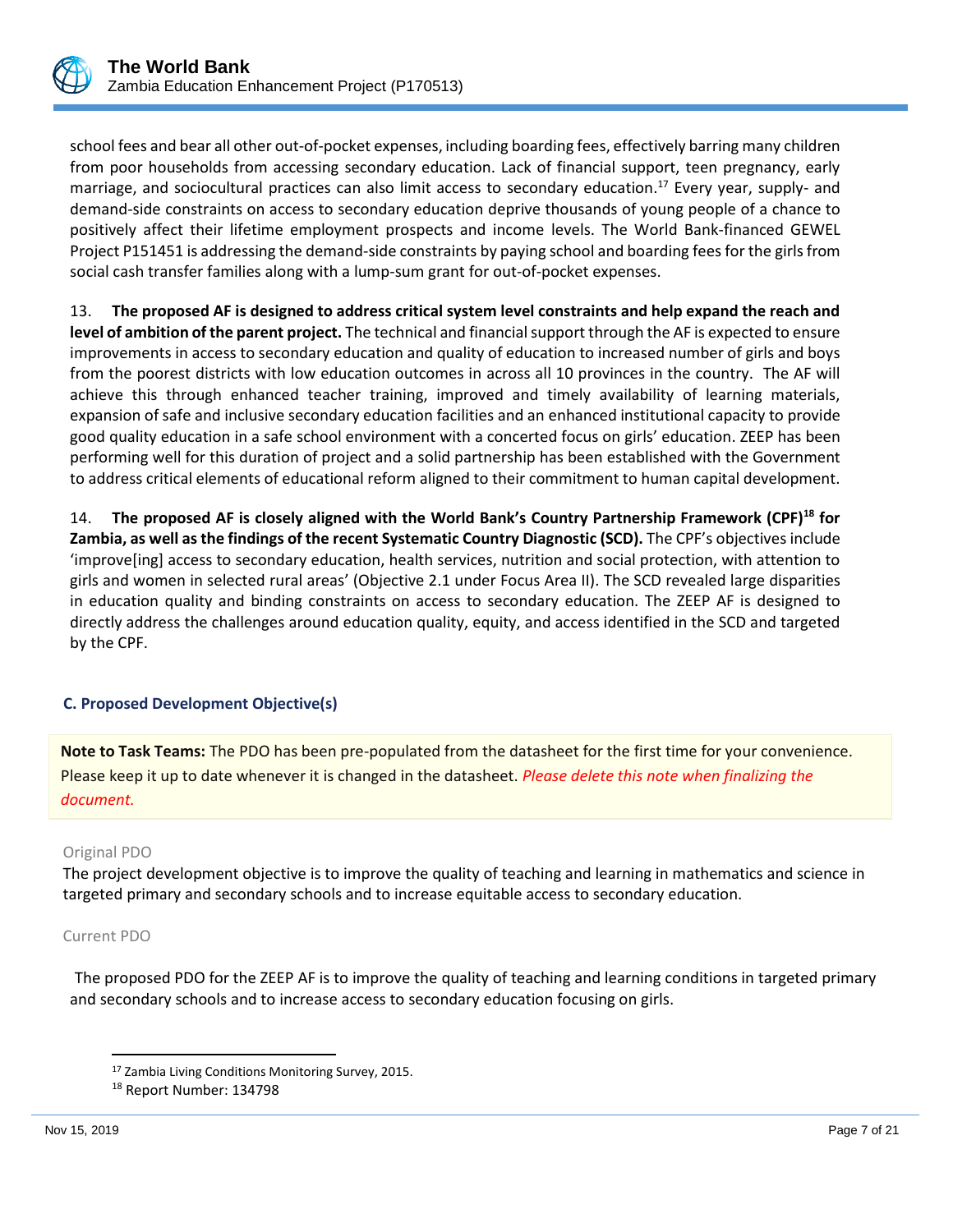

Key Results

## **D. Project Description**

**Component 1: Improving the quality of teaching and learning conditions in language arts, science, and mathematics in targeted primary and secondary schools (A total of US\$71 million with ZEEP US\$24 million and AF US\$47 million)**

15. **The objective of this component is to improve the quality of teaching and learning conditions in language arts, science, and mathematics in targeted primary and secondary school.** Subcomponents 1.1 and 1.2 of the parent ZEEP will be maintained under this component, but their geographical coverage will be expanded, number of beneficiaries increased, their implementation reoriented, and focus broadened to encompass language arts, gender-sensitive pedagogical approaches, and greater attention to strengthening girls' learning. An additional set of activities aiming at reforming teacher recruitment, deployment, and management is being introduced under the new Subcomponent 1.3. This component includes interventions which help modulate risks from climate and geophysical hazards.<sup>19</sup>

## **Subcomponent 1.1: Enhancing teaching competencies (A total of US\$36 million with ZEEP US\$12 million and AF US\$22 million)**

16. **The objective of this subcomponent is to improve the quality of teaching by enhancing primary and junior secondary school teacher competences, both in subject and pedagogical content knowledge, in language arts, mathematics, and science, and in formative assessments. Special attention will be given to gender-sensitive pedagogical approaches and strengthening girls' learning and educational attainment.** This subcomponent will expand the scope of ongoing activities and support; (a) the development of a competencybased Teacher Professional Development Index (TPDI), which will specify the competences required for serving teachers as they progress through their careers; and (b) the development and delivery of competency-based training modules in language arts, mathematics, and science to enhance preservice teacher training in colleges of education and universities and in-service training in targeted schools. The TPDI will cover all levels of basic education, from ECE through secondary school. The TPDI will provide a framework for; (a) evaluating the skills and knowledge that enable a teacher to be successful (competences) and assessing the competency levels of both trainees and practicing teachers; (b) designing and developing preservice training, practicum, and CPD programs; (c) selecting mentors and other teachers who demonstrate professional excellence; (d) promoting teachers within the school system; and (e) promoting teachers up the career ladder.

17. To improve teacher education and training, the AF will support measures to upgrade the teacher preservice education curriculum framework for diploma programs and in-service training. This subcomponent supports the development of corresponding frameworks for practicum, course assessments, and mentor training, as well as the involvement of teacher education institutions in the design and delivery of in-service training. In-service training will be provided using the current national systems of CPD implemented through

l

<sup>&</sup>lt;sup>19</sup> Through teacher training and general teaching in schools, the project will encourage the MoGE to provide the appropriate level of focus on climate change issues incorporated in the curriculum so that awareness is raised both among teachers and learners and shared with the communities around the schools, especially during parent-teacher meetings. Also, students will be able to learn more about climate change on their own from the books which the project will provide.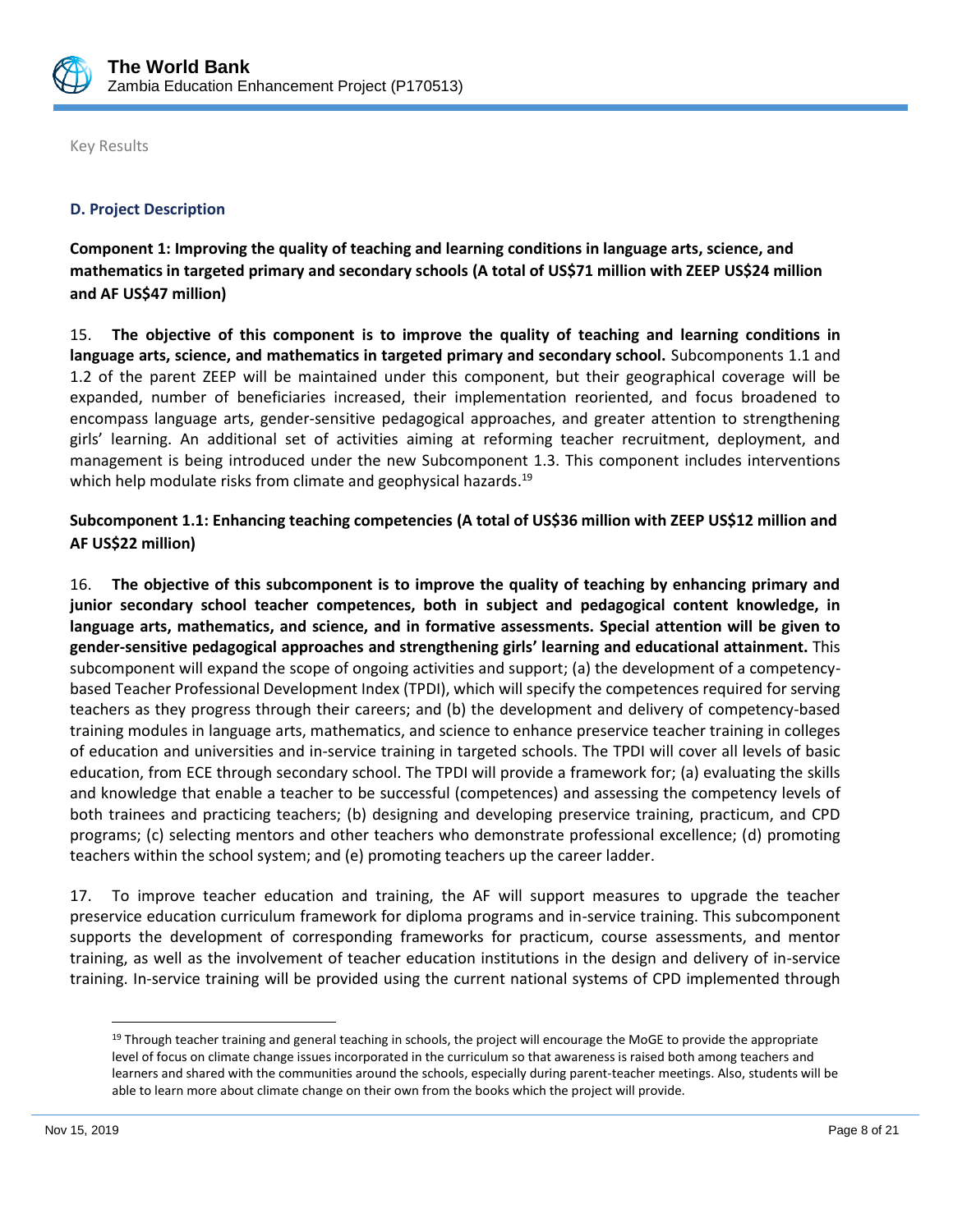

SPRINT. The AF will reinforce the role of the school as the unit of change by empowering schools to take a more active role in setting objectives and managing the expected results of in-service teacher training. The role of the school leadership team that includes the head teacher, deputy head teacher, and department heads for primary and secondary schools becomes critical in empowering the school to deliver results. Both preservice and inservice training programs will be developed based on the Framework for Teacher Education Development, which provides a systemic and sustainable approach to improving the quality of preservice and in-service teacher training at all education levels.

18. Subcomponent 1.1 will be implemented through seven key discrete activities. These are: (a) the development of a multipurpose, competency-based TPDI based on the Standards of Practices for the Teaching Profession in Zambia and international best practices; (b) revisions to the current framework for in-service training and the upgrading of the CPD; (c) a baseline survey designed to assess subject and pedagogical content knowledge among primary and junior secondary teachers in targeted schools; (d) the development of corresponding in-service training modules; (e) the training of primary and junior secondary school teachers in targeted schools; (f) the provision of assistance to targeted teacher-training colleges to enhance their capacity to deliver education programs by upgrading the framework for preservice teacher education, and developing a generic curriculum framework for diploma programs in collaboration with the Curriculum Development Center (CDC) and Teaching Council of Zambia (TCZ), and a practicum which includes course and mentorship assessments; and (g) the development of a Teacher Portal that provides access to digital teaching and learning resources and the provision of appropriate hardware (that is, tablets for targeted schools) and software. International and national technical assistance will be provided for activities (a), (d), and (g). The preservice and in-service training will place significant emphasis on gender-sensitive pedagogical approaches and strengthening girls learning and educational attainment and on effective implementation of the Code of Ethics, particularly in relation to SRGBV.

# **Subcomponent 1.2: Increasing the availability of teaching and learning materials in language arts, mathematics, and science in targeted primary and secondary schools (A total of US\$ 27 million with ZEEP US\$12 million and AF US\$15 million)**

19. **This subcomponent builds on existing ZEEP Subcomponent 1.2, which supports the MoGE's efforts to address the severe shortage of textbooks.** The AF will scale up the provision of textbooks from 382 schools to about 2,700 primary and secondary schools. In addition to mathematics and life skills/science (which includes climate change), the AF will support the supply of literacy and language arts textbooks, along with language arts-related supplementary teaching and learning materials for the pupils in the targeted schools and teachers guides. Improved language arts instruction is critical, especially in the early grades, where regional languages are used as the medium of instruction (according to the revised curriculum introduced in 2014), while English is the medium of instruction for higher grades. In addition, teaching-learning materials will be adapted into eformat. Materials to support interventions on SRGBV, including SEA and comprehensive sexuality education, will also be financed under this subcomponent. Adaptation of teaching and learning materials for the children with special needs, procurement and distribution of the adapted materials, and required assistive aids and equipment for the children enrolled in the project target schools will be undertaken.

20. Thissubcomponent will support: (a) procurement, distribution, and tracking of textbooks in language arts, mathematics, and life skills/science from Grades 1 to 12 in the project's target schools to reduce the pupiltextbook ratio from 5:1 to 3:1; (b) provision of story books in local languages for early grades; (c) pilot of compilation and use of local stories and folklores in collaboration with the local community; (d) reading corners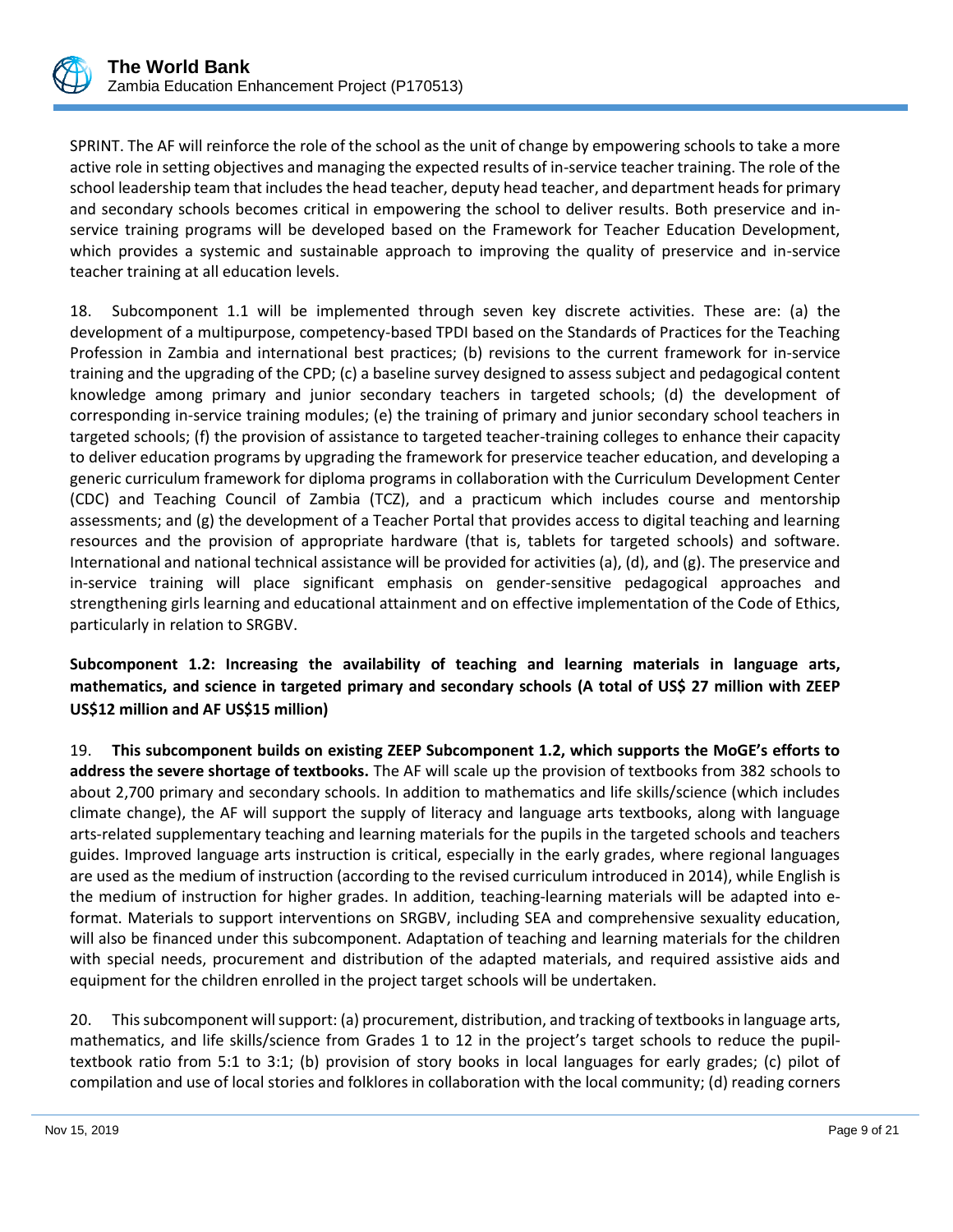

in Grades 1 to 4; (e) teacher guides; (f) adaptation of select materials into e-format; (g) adaptation of materials for children with special needs; and (h) printing and distribution of curricula framework.

# **Subcomponent 1.3: Improving teacher recruitment, deployment, and management and reducing teacher shortages in targeted primary and secondary schools (AF US\$10 million)**

21. **This is a new subcomponent introduced under the AF**. The AF will support the MoGE and Teaching Service Commission (TSC) who are involved in teacher recruitment, deployment, and management to transform their current policies, regulations, and guidelines and embrace evidence-based practices. The subcomponent will support (a) the development and implementation of a TPDI-based teacher selection process (similar to meritbased teacher recruitment) to ensure that newly recruited teachers meet the relevant standards; (b) the development and implementation of a teacher internship program in which a select group of candidates who fall short of meeting the cutoff point of the TPDI-based assessment will have an opportunity to work as interns under specified mentors, with clearly defined performance indicators for intern teachers, a defined internship period, and monthly remuneration; (c) the design and establishment of a teacher database compiled through a comprehensive teacher census, including all necessary hardware and software, as well as instruction in the management and use of the database; (d) redeployment of teachers through correction of payroll mismatches; (e) research on failure of the current incentive system for retention of teachers in rural and remote areas; and (f) an increase in the supply of teachers in targeted schools, both through annual recruitment and through the redeployment of teachers by addressing payroll mismatches in the targeted schools. Out of the total number of newly recruited and deployed teachers in the targeted schools, at least 30 percent will be female teachers.

22. This subcomponent will finance the (a) development and piloting of TPDI-based assessment tools for recruitment of teachers; (b) administration of the assessment tool and finalization and publication of the assessment results; (c) design, implementation, and evaluation of the teacher internship pilot program; (d) design of a teacher database and conduct of teacher census; and (e) targeted policy studies on teacher recruitment, deployment, retention, and management. International and national technical assistance will be provided for activities (a), (b), and (c).

## **Component 2: Increasing access to safe secondary schools (A total of IDA US\$79 million with ZEEP US\$27 million and AF US\$52 million)**

23. **The objective of the original component is to increase access to secondary education in underserved communities by expanding existing primary schools into secondary schools.** Given the acute shortage of secondary school space and the long home-to-school distance, which is a key barrier for girls' access to secondary education in Zambia, the AF will support construction of more secondary schools with all the facilities and features that provide a safe environment and better learning conditions for girls.

24. With the AF, an additional 100 existing primary schools (in addition to the 82 primary schools under the parent project) will be expanded into secondary schools, extending coverage nationwide and increasing the supply of secondary schools by about 20 percent. Further support will be provided to the MoGE for: (a) the development of a fully costed nationwide school infrastructure development plan; (b) construction of additional weekly boarding facilities for girls and boys based on needs and subject to development and implementation of guidelines for weekly boarding facilities management ensuring full safety of girls and boys; and (c) the needsbased construction of teachers' residence, water and sanitation facilities, and electricity provision, as well as the rehabilitation of existing structures that pose safety risks to students and teachers. However, the ZEEP AF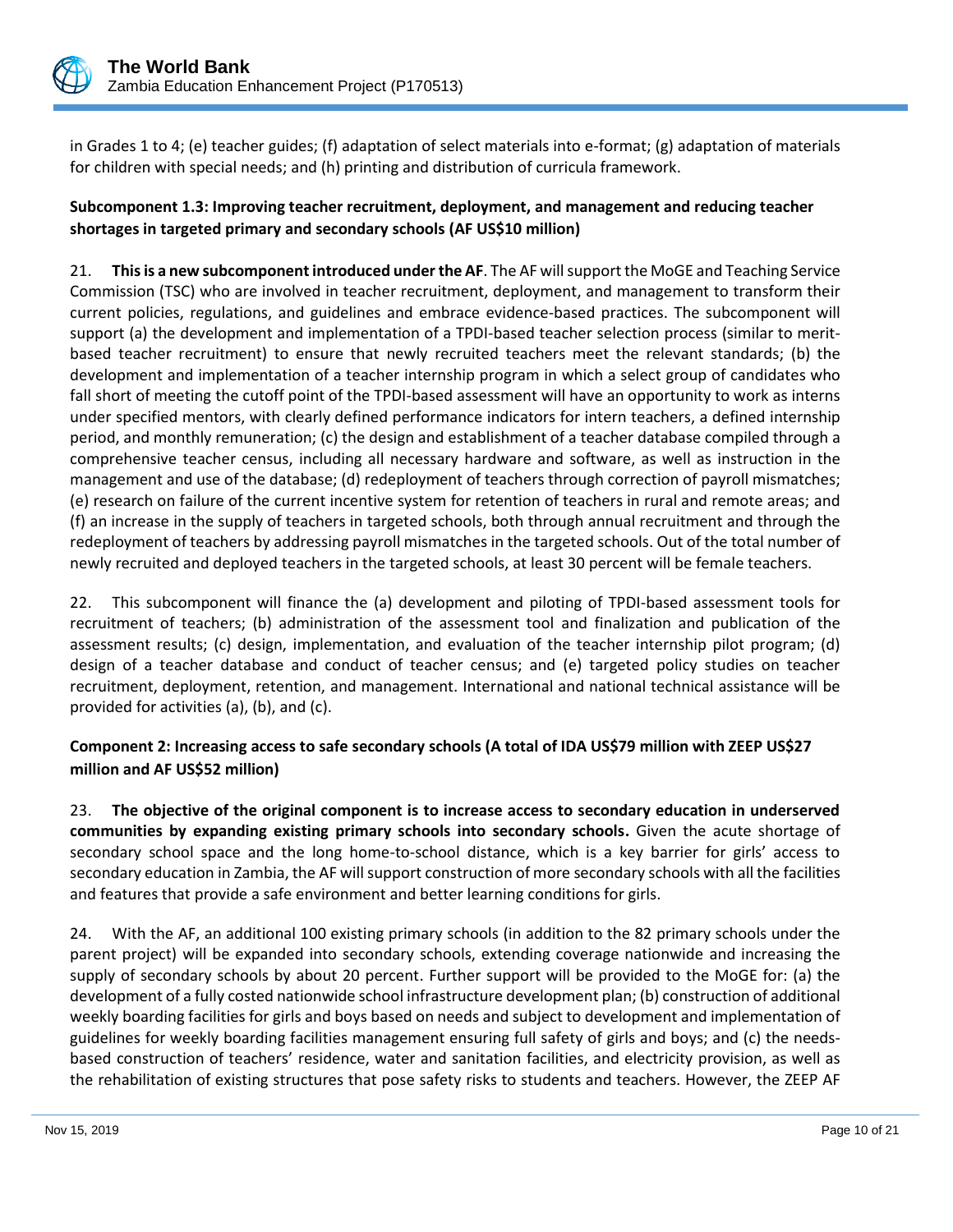

will not supplant public or any other funding provided for school rehabilitation, refurbishment, and maintenance. The project design will contribute to minimizing the effects of extreme temperature, extreme flooding, and drought on the physical infrastructure of the project.<sup>20</sup> Additionally, the AF will support training of province and district-level building officers and engineers, technical supervisors, and community-level Project Implementation Committees (PICs) on procurement, FM, and technical aspects of construction; use of a tabletbased monitoring system and related training for the same; hiring of a third-party construction quality review agency; and monitoring visits by national, provincial, and district teams comprising relevant officials.

25. To forge stronger synergy with the KGS component of the GEWEL Project, need-based weekly boarding facilities will be constructed, and WASH facilities will be provided in the schools hosting a sizable number of KGS beneficiary girls. All construction financed under ZEEP and the AF will adhere to defined quality standards and disability friendly norms.

**Component 3: Enhancing institutional capacity for implementation of safe school program (AF US\$10 million)**

26. **This is a new component aimed at enhancing institutional capacity to implement a safe school program that would ensure safe and inclusive learning environments for girls and boys and protect them from violence at school, including SRGBV.** The objective is to strengthen the institutional mechanisms within the school and the community to prevent and address issues of violence namely SRGBV, protecting girls from sexual abuse and exploitation, and equipping schools with knowledge and information on ensuring child safety and effectively responding to violence against children. Activities proposed in this component are part of a comprehensive package of interventions supported by the ZEEP AF to ensure safe schools in Zambia, as outlined in box 1, which focuses on five key interventions areas associated with ensuring the provision of safe schools.

27. This component will focus on three interrelated activities, (a) training and empowerment of guidance and counseling teachers as the school level gender focal point and relevant zonal representatives, (b) the development and implementation of safe school plans, and, (c) support schools and communities by ensuring access to institutional mechanisms identified in the referral pathway. Gender focal points and zonal representatives will serve as the main point of contact on school violence and SRGBV and will also be critical in terms of student sensitization and participation along with outreach and engagement with the community, families, and parents. Additionally, the training will help the schools develop safe school plans using a Whole of School approach which will ensure sensitization of all stakeholders, including teachers, principals, administrative staff, counsellors, union leaders, parents, community leaders and students. These plans will address key issues related to school-related violence including SRGBV and the provision of community-based safe passage to

 $\overline{\phantom{a}}$ 

<sup>&</sup>lt;sup>20</sup> These include (a) the foundations for the buildings being built in such a way that water can slip out easily including a concrete apron which has been placed around all buildings to discharge surface water away from the building to protect the foundation; (b) positioning of all buildings oriented toward the north to ensure that the sides without windows are facing east and west to avoid accumulation of heat in the building which could cause cracking of the structures and reduce the likelihood of roofs being blown away due high winds which comes with extreme rainfall; (c) Steel, nuts, and bolts being used to ensure that the building withstands high and low temperatures (allowing expansion and contraction) which could cause cracking of the structure and insulation material being used under the roof to ensure comfortable temperatures are maintained in the classrooms for a conducive learning environment; and (d) boreholes being drilled to a minimum of 45 m to counter the effects of drought. As part of gender mainstreaming, the project aims to reduce risks which could be caused by hazards such as drought (lack of water in schools could cause girls' absenteeism from school due to menstrual hygiene issues).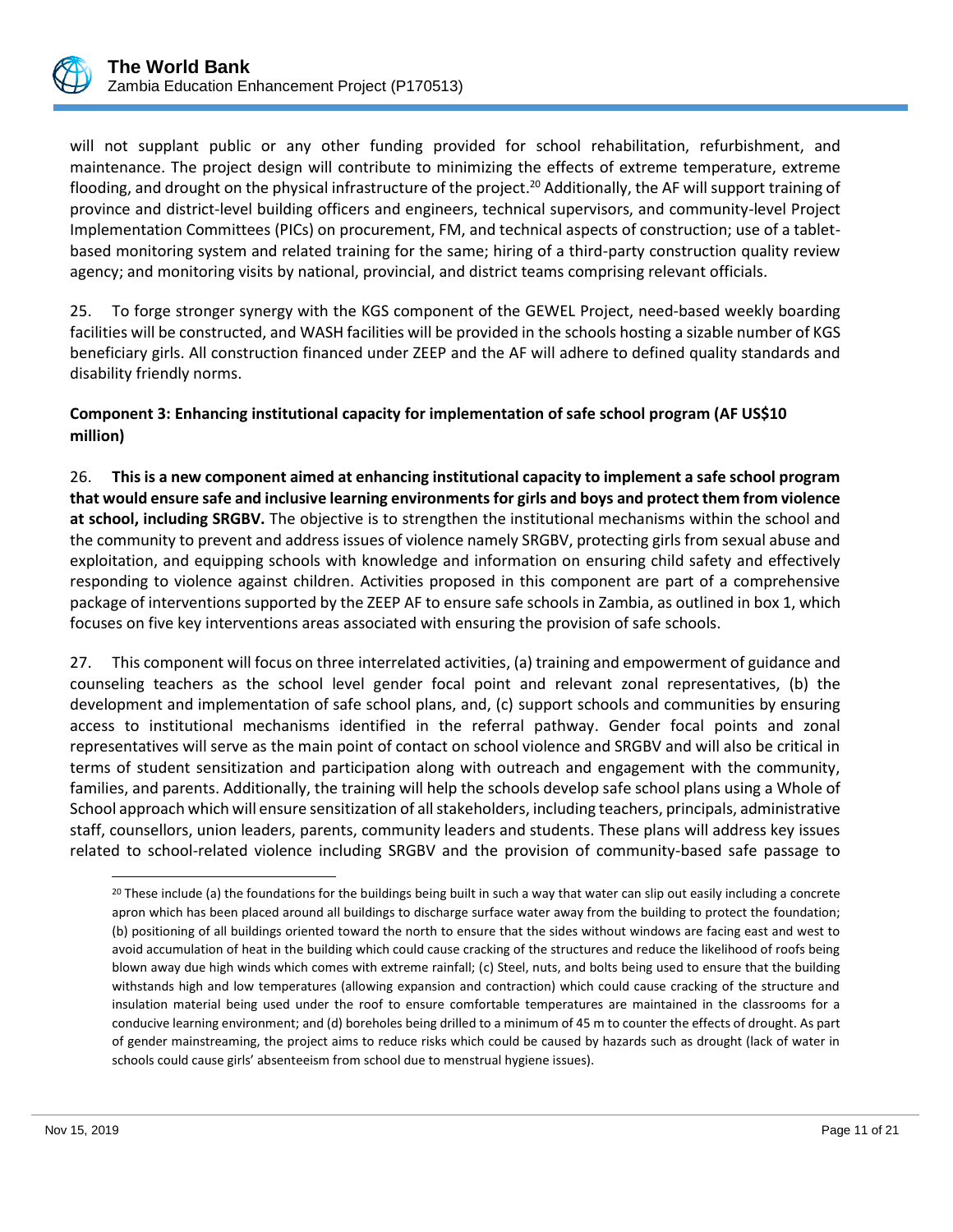

school, life skills programs for girls and boys which focus on non-violent conflict resolution, assertiveness, reproductive health, inclusion, and diversity, and relevant outreach and sensitization.

28. The MoGE has been working with nongovernmental organizations (NGOs) to promote girl's participation in education. Under the AF, such partnership will be supported to effectively develop and implement the safe school program. The component will also support specific outreach to at-risk girls with referrals to health and GBV-related services, as well as programs to facilitate the reentry of girls who are out of school, possibly including accelerated programs. These activities will be implemented in coordination with KGS, particularly in relation to the case management system that is being developed for KGS beneficiaries and the GBV referral pathways work which is being done by the GEWEL AF and will begin in schools serving KGS girls.

## **Component 4: Strengthening institutional capacity for education service delivery and project management (A total of US\$20 million with ZEEP US\$9 million and AF US\$11 million)**

29. **Activities supported under Component 3 of the parent ZEEP will be continued and expanded under Component 4 of the AF.** This component includes two subcomponents: (a) strengthening institutional capacity for education service delivery and (b) enhancing project management, coordination, and communication.

30. **Subcomponent 4.1: Strengthening institutional capacity for education service delivery. This subcomponent will build on gains achieved through ZEEP by supporting several additional activities.** These include (a) building the planning, management, and M&E capacity of the MoGE and relevant institutions; (b) improving education data management, analysis, and use by upgrading the centrally managed EMIS; (c) completing the school GPS map to enable real-time monitoring, decision making, and resource allocation, including in response to climate and disaster risks; and (d) conducting policy studies, surveys, and evaluations as well as qualitative reviews of teacher training, school construction, and the implementation of digital technologies.

31. **Subcomponent 4.2: Project management, coordination, and communication: The implementation arrangements for the ZEEP AF will use the MoGE's existing institutional framework.** The MoGE will be the implementing agency, with full responsibility for all aspects of the project. Based on the lessons learned from ZEEP, implementation arrangements will be mainstreamed to respective directorates and agencies identified for each intervention for better ownership, sustainability, systemic impact, and in-house capacity building. The Project Implementation Steering Committee (PISC), which will be chaired by the Minister of General Education, will continue to provide oversight and guidance and facilitate interdepartmental coordination on implementation activities. The Project Management Committee co-chaired by the Permanent Secretary, Administration and Finance, and the Permanent Secretary, Technical Services will regularly monitor project management and implementation.

#### **E. Implementation**

Institutional and Implementation Arrangements

32. **The implementation arrangements for the ZEEP AF will use the MoGE's existing institutional framework to ensure greater ownership of the project.** The MoGE will be fully responsible and accountable for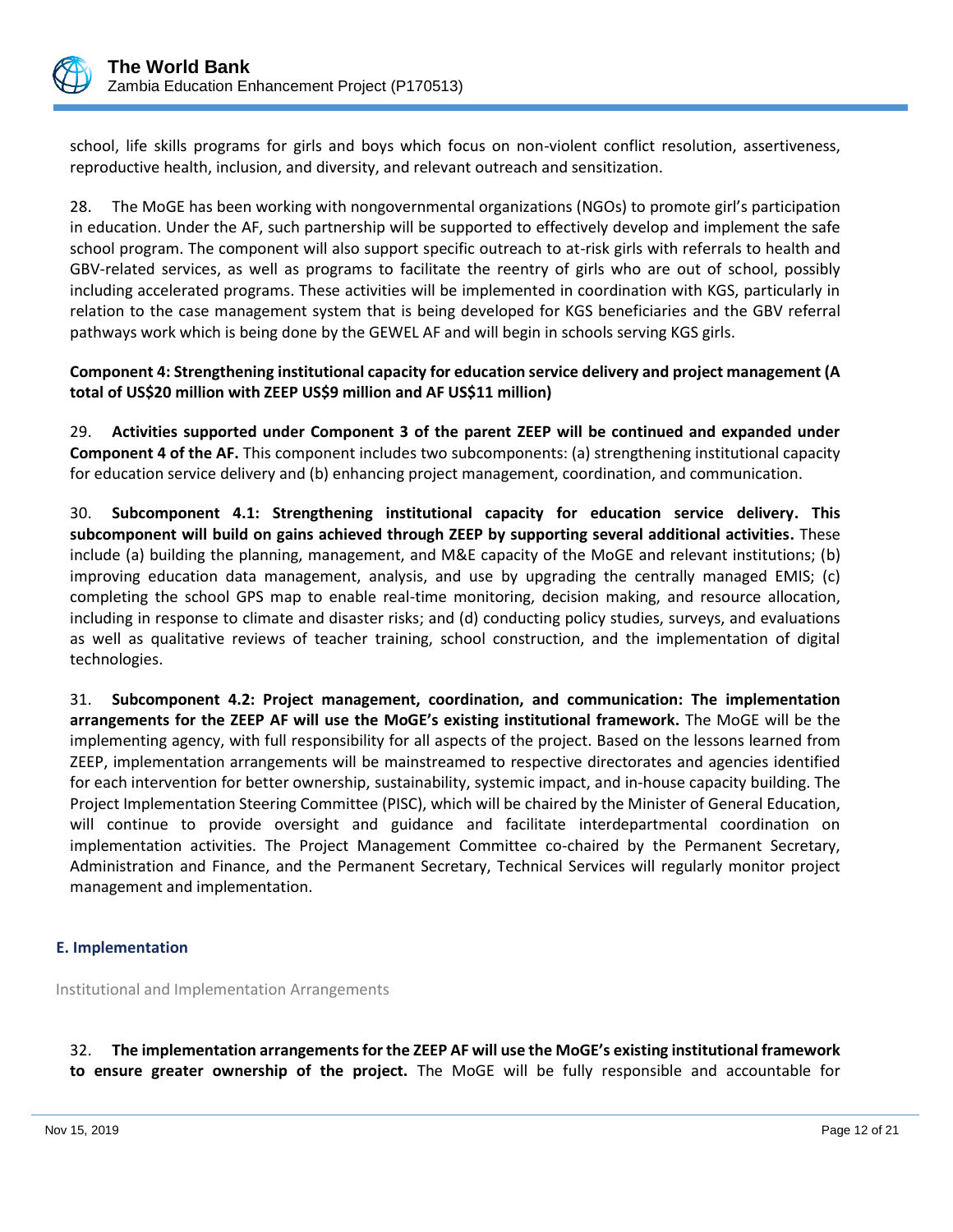

implementation of the project and achievement of the PDO. Based on the lessons learned from ZEEP, ZEEP including the AF will be mainstreamed for sustainability, systemic impact, and in-house capacity building. This implies that the relevant directorate, department, and agency will be responsible for the implementation and M&E of their respective components and subcomponents as described below. The PISC shall now be chaired by the Minister of General Education or his/her nominee and shall include as members: (i) Permanent Secretaries of the MoGE as member secretary; (ii) five Provincial Education Officers on annual rotation basis; (ii) the Director for Planning and Information, the Director for Teacher Education and Specialized Services, and the Director for Standards and Curriculum, the Director of Zambia Education Project Implementation Unit, Director of National Science Center, Registrar of Teaching Council of Zambia, the Chairperson of Teaching Service Commission, the Director of Finance of the Ministry of General Education, Head of Procurement and Supply Chain of the Ministry of General Education, Chief Accountant of the Ministry of General Education; (iii) the Permanent Secretaries or their nominees of the Ministries of Finance, National Development Planning, Gender, and Housing and Infrastructure Development; (iv) TROIKA members<sup>21</sup>; (v) Chair of Zambia National Education Coalition (ZANEC), and (v) the Project deputy coordinators responsible for each Part of the Project, as well as the Project coordinator. The Chair of the PISC could invite special attendees. The PISC will meet twice a year to review progress and provide policy guidance. A Project Management Committee (PMC) chaired by the Permanent Secretaries, Administration and Finance and Technical Services will be constituted comprising of the PIU staff, the Director of Planning and Information, the Director of Teacher Education and Specialized Services, the Director of Zambia Education Project Implementation Unit, the Director for Standards and Curriculum, the Director of Finance and the Head of Procurement and Supply Chain of the MoGE. The PMC will meet once a month to review implementation progress, compliance with GRM and safeguards measures, and resolve implementation challenges.

33. The current implementation arrangements will be aligned with these objectives, with clearly defined accountability for results. The PISC, which is chaired by the MoGE's Permanent Secretary, Finance and Administration, will continue to provide oversight and guidance and facilitate interdepartmental coordination for smooth implementation of project activities.

34. **Given the expanded geographical and technical scope of the ZEEP AF, the current PIU of ZEEP will be expanded into a stronger project coordination unit, which will be renamed as Zambia called Zambia Education Program Coordination Unit (ZEPCU).** Based on the lessons learnt from ZEEP implementation, **responsibility** and accountability for project implementation will shift from the PIU to the relevant directorates, departments, and agencies. The core functions of ZEPCU would include; (a) coordinating the preparation and finalization of the AWP&B; (b) undertaking project M&E activities, including the preparation of quarterly, semiannual, and annual progress reports; (c) conducting baseline, midterm, and final assessments, as well as midterm project management reviews and other process and impact evaluations as necessary; (d) hiring of an IVA, and ensuring that DLI achievements are verified by the contracted third-party agency on time; (e) organizing PISC meetings; (f) supporting the implementation units for hiring national and international technical experts; (g) preparing and submitting IFRs and withdrawal applications to the World Bank on time; (h) facilitating external and internal audits on time; (i) providing procurement and contract-management support to the implementing agencies; (j) facilitating and coordinating semiannual implementation support missions and other technical missions and preparing relevant mission documents; (k) performing all functions required to ensure compliance with relevant legal covenants; (l) developing and implementing a communication strategy for communicating with internal

 $\overline{\phantom{a}}$ 

<sup>&</sup>lt;sup>21</sup> TROIKA composition includes Chair of Education Sector Development Partner Coordination Committee, previous chair and incoming chair.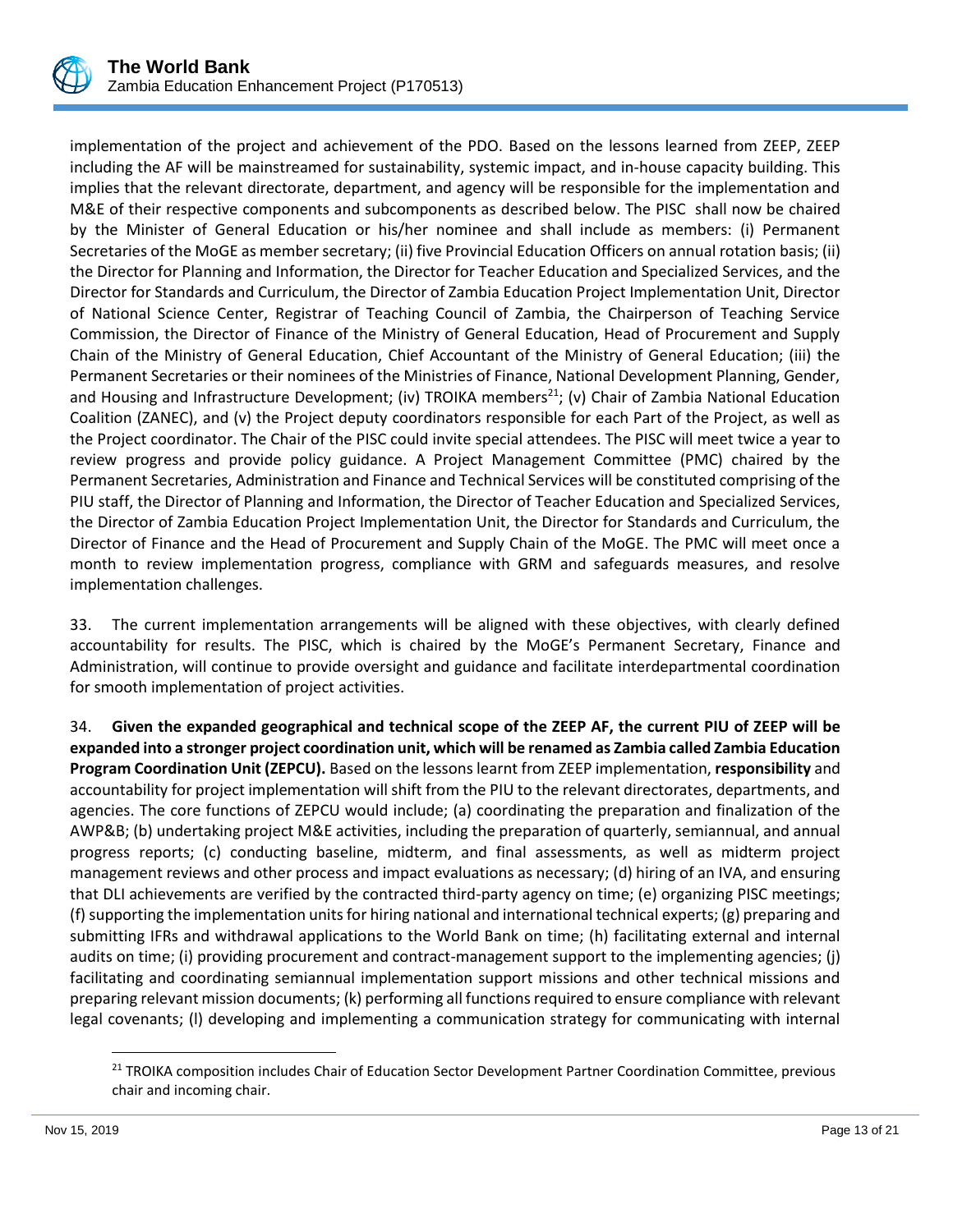

and external stakeholders regarding the project; and (m) establishing and operationalizing a GRM. This subcomponent will also support the provision of training to the MoGE and participating institutions on financial management, procurement, safeguards, and M&E related to the project implementation. ZEPCU will be adequately empowered to take all day-to-day decisions required for the project implementation.

35. It is critical that ZEPCU is adequately staffed with required skills and knowledge. ZEPCU will be staffed with one project coordinator who will be assisted by a minimum of four deputy project coordinators (DPCs) with each DPC to be responsible for one component. In addition, ZEPCU will have two accountants, two supply chain/procurement officers, two civil engineers/architects, one safeguard expert, one gender/GBV expert, one M&E expert, and one ICT expert. The project coordinator should have minimum of 15 years of experience of managing large-scale external-aided projects with extensive planning, management, and coordination experience. The DPCs should have minimum of 10 years of experience of managing large-scale project/programs both in public and private sector with the ability of coordinating planning, execution of plan, and monitoring of implementation and identification of implementation challenges and take necessary actions to address the challenges. The head of each implementation unit will identify a project focal point and a technically competent team to work with the focal point to ensure smooth and speedy implementation of the project activities. The project coordinator, DPCs, and all other experts will be recruited through open competition and appointed with renewable performance contracts.

36. The PEO and DEBS are required to play a key role in facilitating and monitoring project implementation. Hence, at the province and district level, chief planning officers will be responsible for project implementation. For Component 2, province and district building officers will be responsible for implementation and monitoring.

**Note to Task Teams:** The following sections are system generated and can only be edited online in the Portal. *Please delete this note when finalizing the document.*

## **F. Project location and Salient physical characteristics relevant to the safeguard analysis (if known)**

The AF to the Zambia Education Enhancement Project is envisaged to be implemented across the country. Locations will be determined during implementation based on the agreed selection criteria and Environmental & Social Management Framework (ESMF) defined screening. In terms of physical characteristics, the topography of Zambia has three main features consisting of mountains, a plateau and lowlands with most areas lying on a flat plateau. Vegetation cover in most parts of Zambia is mainly savannah woodlands in the high rainfall regions and tropical grasslands in the low rainfall regions. Vegetation cover in most areas is the predominately savanna woodlands type in high rainfall regions and tropical grassland in low rainfall regions. The construction of additional classrooms and support facilities in selected schools across Zambia is likely to result in dust emissions and generation of waste during the construction phase. The additional facilities are expected to be built within the existing beneficiary of schools, within existing school perimeters, where land is already allocated to the school and there is no encroachment. For this reason, a separate Resettlement Policy Framework is not required. However, an ESMF was updated in line with the World Bank policy on environmental assessment OP4.01 and includes

.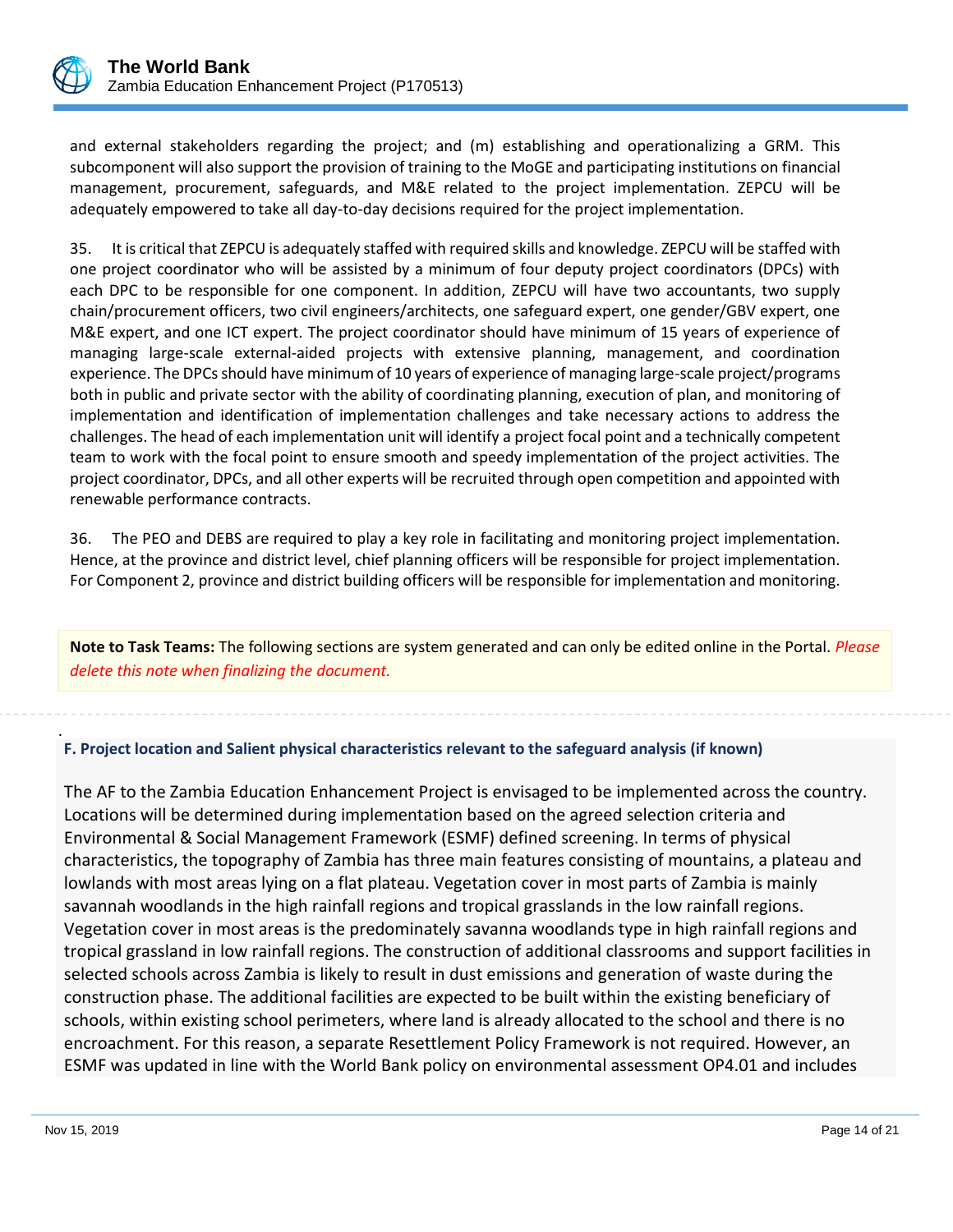

specific site screening procedures that documents development agreements with stakeholders and communities in order to comply with World Bank Operational Policies. The ESMF site screening will be used to assess the environmental and social risks associated with the project and eliminate any construction activities that would necessitate displacement of squatters, encroachers or require land acquisition.

#### **G. Environmental and Social Safeguards Specialists on the Team**

Ruxandra Maria Floroiu, Environmental Specialist Tito Joel Kodiaga, Environmental Specialist Njavwa Namposya Chilufya, Social Specialist Joy Lubinda Chisompola, Social Specialist Kudakwashe Dube, Social Specialist

#### **SAFEGUARD POLICIES THAT MIGHT APPLY**

| <b>Safeguard Policies</b>           | Triggered? | <b>Explanation (Optional)</b>                                                                                                                                                                                                                                                                                                                                                                                                                                                                                                                                                                                                                                                                                                                                                                                                                                                                                                                                                                                                                                                                                                                                                                                                 |
|-------------------------------------|------------|-------------------------------------------------------------------------------------------------------------------------------------------------------------------------------------------------------------------------------------------------------------------------------------------------------------------------------------------------------------------------------------------------------------------------------------------------------------------------------------------------------------------------------------------------------------------------------------------------------------------------------------------------------------------------------------------------------------------------------------------------------------------------------------------------------------------------------------------------------------------------------------------------------------------------------------------------------------------------------------------------------------------------------------------------------------------------------------------------------------------------------------------------------------------------------------------------------------------------------|
| Environmental Assessment OP/BP 4.01 | Yes        | The safeguards policy on Environmental Assessment<br>has been triggered as Component 2 of the project<br>will involve the construction of additional<br>classrooms, teachers housing and support facilities<br>in selected schools across Zambia. The support<br>facilities will include the provision of sanitation<br>facilities such as toilets and sinking of boreholes in<br>order to provide potable water and sanitation to<br>pupils and staff, especially girls. Since the<br>beneficiary schools and the exact locations have not<br>been established yet, the Ministry of General<br>Education (MoGE) with the guidance of the World<br>Bank has developed an ESMF to access the potential<br>environmental and social risks of the project. ESMF<br>was cleared by the Bank and disclosed in-country<br>and on the World Bank external website.<br>Furthermore, a generic ESMP has been developed as<br>a chapter in the ESMF to guide the Ministry and<br>contractors in monitoring and implementing<br>mitigation measures. Since the project will not<br>involve activities or sub-projects that require an<br>ESIA, the ESMP will provide the best practices for<br>waste management and any other safeguards |
|                                     |            |                                                                                                                                                                                                                                                                                                                                                                                                                                                                                                                                                                                                                                                                                                                                                                                                                                                                                                                                                                                                                                                                                                                                                                                                                               |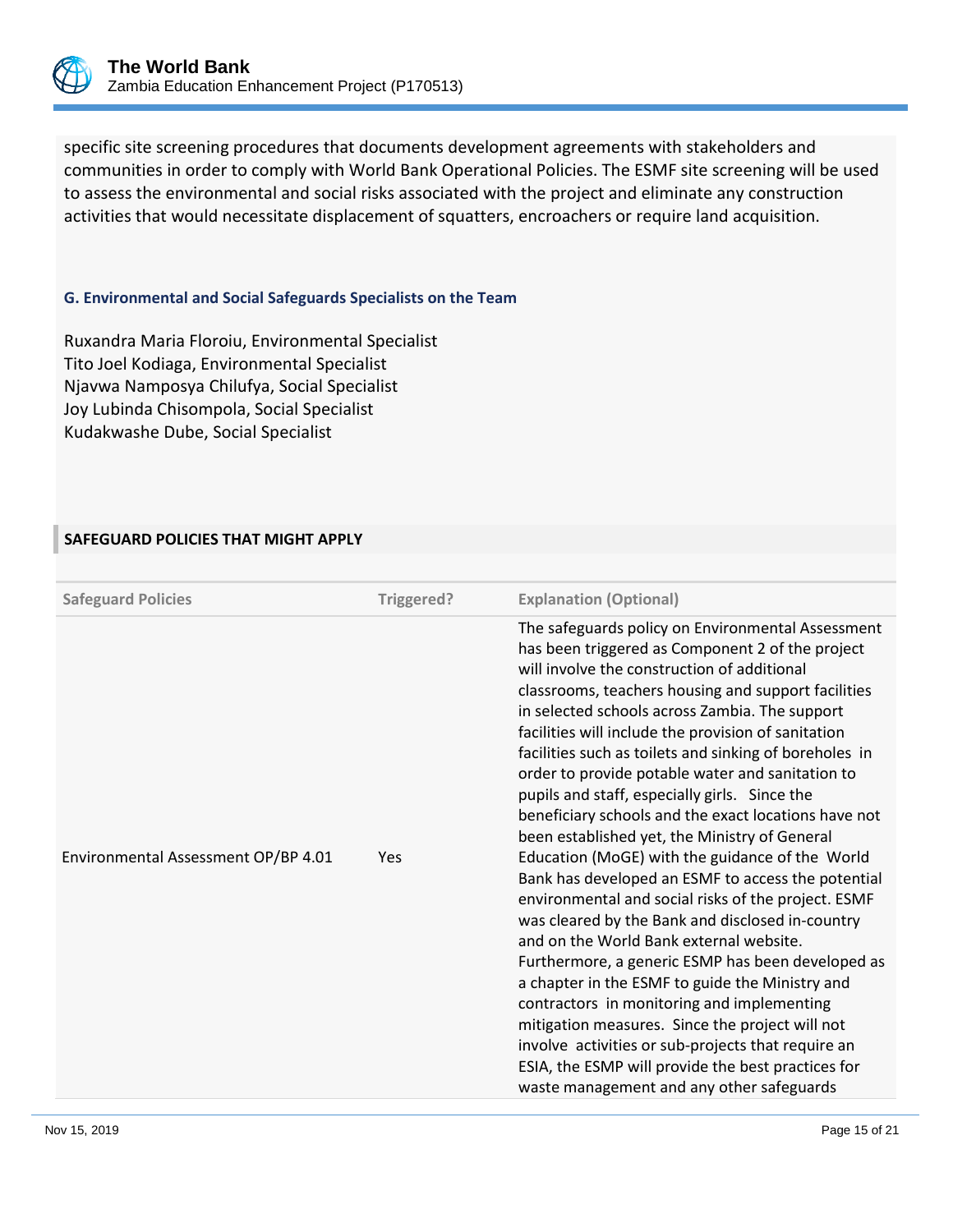

|                                                                   |           | concerns that will be identified during project<br>implementation.                                                                                                                                                                                                                                                                                                                                                                                                                                                           |
|-------------------------------------------------------------------|-----------|------------------------------------------------------------------------------------------------------------------------------------------------------------------------------------------------------------------------------------------------------------------------------------------------------------------------------------------------------------------------------------------------------------------------------------------------------------------------------------------------------------------------------|
| Performance Standards for Private Sector<br>Activities OP/BP 4.03 | <b>No</b> | There is no private sector activities in the project.                                                                                                                                                                                                                                                                                                                                                                                                                                                                        |
| Natural Habitats OP/BP 4.04                                       | No        | The Bank policy on natural habitats is not triggered<br>as the construction of addition classrooms in already<br>existing schools will have a small footprint within an<br>already existing school promises. The likelihood of<br>enroaching on ecologically sensitive areas is highly<br>unlikely.                                                                                                                                                                                                                          |
| Forests OP/BP 4.36                                                | No        | The policy on Forests is not triggered considering the<br>construction of additional classrooms and support<br>facilities will be undertaken within existing school<br>premises and is not expected to affect forest and<br>forest health and forest-dependent communities.                                                                                                                                                                                                                                                  |
| Pest Management OP 4.09                                           | No        | The policy on Pest Management is not triggered, as<br>the project will not involve the use or support<br>activities that require the use of pesticides.                                                                                                                                                                                                                                                                                                                                                                      |
| Physical Cultural Resources OP/BP 4.11                            | No        | The project activities will not be carried out in<br>historically sensitive areas or areas with Physical<br>Cultural Resources. The ESMF has included Chance<br>Finds Procedures for PCR that may be uncovered<br>during construction.                                                                                                                                                                                                                                                                                       |
| Indigenous Peoples OP/BP 4.10                                     | No        | The policy is not triggered as the geographical areas<br>in consideration are not likely to have indigenous<br>people as defined by the Bank policy.                                                                                                                                                                                                                                                                                                                                                                         |
| Involuntary Resettlement OP/BP 4.12                               | No        | The project will have no adverse social impacts due<br>to land acquisition or economic/productive<br>displacement, as all construction activities will take<br>place within existing educational perimeters. The<br>land, on which construction will take place, is<br>already allocated for education purposes with no<br>claims on them. The ESMF site screening will be used<br>to eliminate any construction activities that would<br>necessitate displacement of squatters, encroachers<br>or require land acquisition. |
| Safety of Dams OP/BP 4.37                                         | No        | The policy is not triggered, as it will not involve the<br>construction or maintenance of dams as defined by<br>the Bank policy.                                                                                                                                                                                                                                                                                                                                                                                             |
| Projects on International Waterways<br>OP/BP 7.50                 | No        | The policy is not triggered, as it will not involve<br>financing activities or subprojects lying within<br>riparian areas of international waterways                                                                                                                                                                                                                                                                                                                                                                         |
| Projects in Disputed Areas OP/BP 7.60                             | No        | The policy is not triggered, as it will not finance any<br>activities in disputed areas or territories.                                                                                                                                                                                                                                                                                                                                                                                                                      |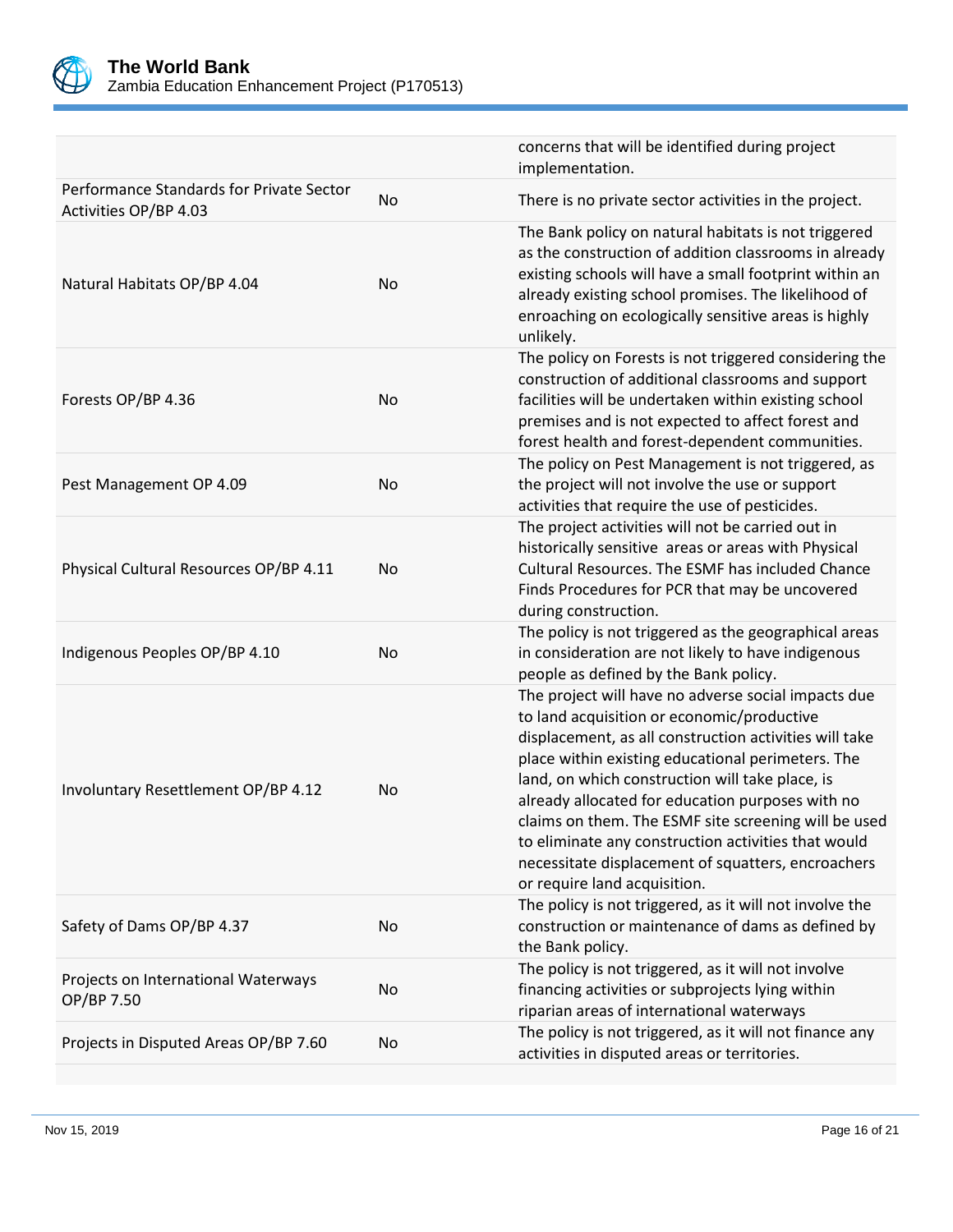

## **KEY SAFEGUARD POLICY ISSUES AND THEIR MANAGEMENT**

#### **A. Summary of Key Safeguard Issues**

1. Describe any safeguard issues and impacts associated with the proposed project. Identify and describe any potential large scale, significant and/or irreversible impacts:

During the implementation of the project and associated sub-projects, preparation, construction and operational activities could have environmental and social impacts from generation of general and construction waste, surface and ground water contamination, elevated dust and incinerator emission levels, generation of electronic wastes (from tablets and used batteries from solar panels) increased safety and security risks for community and staff/learners, etc. However, construction of classrooms and associated facilities under the project will be done within existing school premises for which land has already been allocated for the purposes, and no proposed activities funded under the project can be classified as large scale, high significant and irreversible.

# 2. Describe any potential indirect and/or long term impacts due to anticipated future activities in the project area:

The environmental and social risks associated with the construction of additional classrooms and generation of electronic wastes (from tablets and used batteries from solar panels) in beneficiary schools are of low significance and will be restricted to the school premises. The supply of free electronic tablets to students and installation of solar power (panels) will lead to the generation of electronic wastes (used/obsolete batteries and tablets) which could degrade the environment if poorly disposed. A Generic ESMP has been prepared as part of the ESMF update and will guide mitigation measures related to construction of the facilities mentioned. A take-back scheme has been included as part of the ZEEP-AF requiring installers of the solar panels to collect back and dispose obsolete batteries while suppliers of tablets will also be required to do the same. However, the long term impacts in the community will result in high literacy rates and more career options for learners and this will directly improve the quality of life. The project will be implemented across the country, with the majority of schools being in rural areas. These areas are characterized by high levels of poverty and limited access to essential services. Socio-economic and gender inequalities exist in these areas, due to cultural practices which mostly disadvantage women and children, thereby putting them at risk to incidences of Gender Based Violence (GBV). Whilst construction works will be confined to existing school premises and works undertaken by community members, there is still potential for this risk to arise due to the interaction between community workers and school going children. In order to mitigate this risk, the project will build on existing institutional policy guidelines for addressing GBV in the MOGE and provide technical assistance on strengthening the component of GBV management. These efforts will be supplemented by the adoption of World Bank guidelines for addressing GBV as espoused in the Good Practice Note on GBV. Furthermore, consideration for GBV prevention and mitigation will be included in the site specific ESMPs and adoption of appropriate workers code of conduct will be a requirement. The AF project will support implementation of the safe school program aimed at promoting girls' participation in education and contributing to prevention of gender-based violence. Targeted schools will benefit from training related to safe schools and on how to respond to GBV, through inclusive outreach activities to students, teachers, parents, and communities.In addition, the project will engage a GBV service provider to develop and operate a GRM with a confidential GBV incident reporting mechanism and referral procedures.

## 3. Describe any project alternatives (if relevant) considered to help avoid or minimize adverse impacts. In order to minimize adverse environmental and social impacts, site selection for all construction activities in

beneficiary schools will be restricted to the gazetted school boundaries. This will eliminate issues related to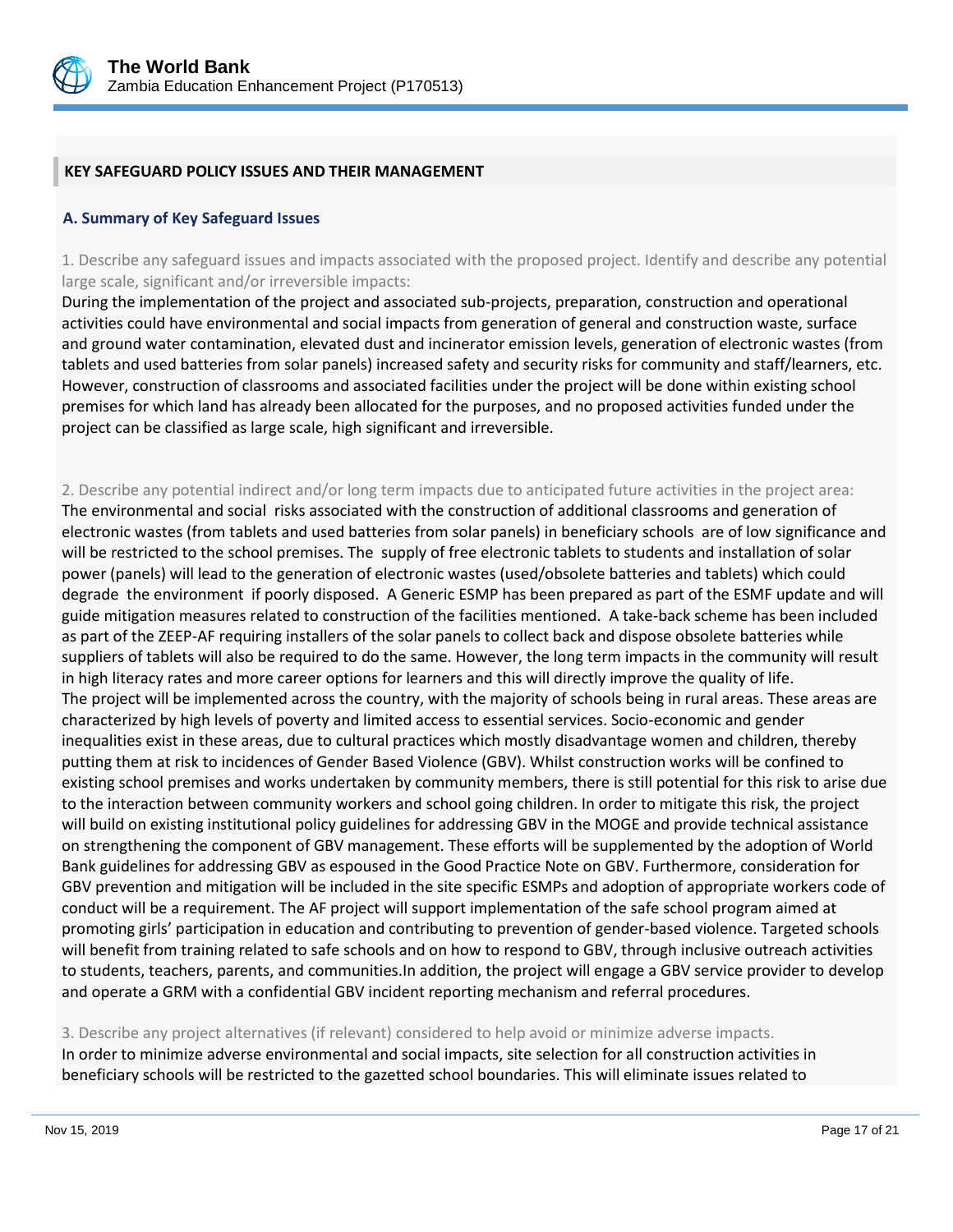resettlement and conflicts with local communities and further eliminate or minimize environmental impacts associated with project activities. The proposed construction of boarding facilities is not likely to result in impacts on encroachers, as construction will be undertaken within existing school premises. The MoGE acquired land for school construction through voluntary land donations made by local chiefs in respective provinces. Under the parent project, the new school infrastructure which includes boarding facilities is being built within the existing school land. In cases where additional land was required to accommodate new school infrastructure, traditional chiefs and their subjects were consulted prior to land donation. Consultations were held to ensure proposed land was free of individual or community use, and in instances where livelihood activities were impacted, alternative land of equal value was sourced in consultation with the local chiefs and the community. Furthermore, the process of consultation was aimed at confirming the absence of conflicts related to ownership of the proposed land donated for schools. The MOGE working with local chiefs and community representatives screened all sites to exclude any areas with encumbrances in the respective provinces.

For the AF, any requirements for voluntary land donations will be aligned to current practices under the parent project. In accordance with customary practices of chiefs voluntarily contributing land for the construction of public infrastructure such as schools, the process will be done with the prior knowledge and informed consent from land users that land has been obtained without coercion or duress. The process of voluntary land donation will be documented. The Ministry will verify that land required for the project is given voluntarily and is free of any dispute on ownership or any other impediments, and that meaningful consultation have been conducted. Any impacts on livelihood activities will be assessed and where necessary alternative land of equal value identified following consultations with the local chiefs and surrounding community.

Furthermore, the Ministry has been encouraged to obtain documentation from the chiefs to facilitate the processing of land titles to formalize land donations and thus secure public infrastructure. Processing of land titles is currently underway under the parent project and will therefore be extended to all the schools supported under the AF.

#### 4. Describe measures taken by the borrower to address safeguard policy issues. Provide an assessment of borrower capacity to plan and implement the measures described.

The implementing agency is the Ministry of General Education. The Ministry has gained experience in implementing a World Bank financed project through the ZEEP (P158570). The Project Implementation Unit (PIU) has staff in place to support implementation of the proposed AF project in line with World Bank Safeguard Policies. Safeguard compliance has been supplemented by the Ministry's Planning Unit that ensure adherence to laid down procedures for siting, consulting communities and relevant stakeholders prior to commencement of construction activities. These procedures are aligned with World Bank requirements. Given the large potential number of construction sites, additional staff would be needed, either hired directly through the project or in the Planning Unit. Each component will have a lead department/unit within MoGE to be accountable for the successful implementation of the component. Additionally, it is anticipated that the school Parent Teachers Association (PTAs) with the support of the community will play an active role in monitoring construction activities. An ESMF was prepared, consulted and disclosed prior to appraisal of the parent project. A corresponding ESMP template to manage generic construction impacts related to the construction of new classrooms and associated facilities was also prepared. The ESMF current ESMF has been updated to include potential environmental and social risks likely to resulted from the expanded scope of the proposed AF project. The AF will lead to scaling up of activities under Component 2 in the three additional provinces. The updated ESMF has been consulted on and disclosed by the Client and on the Bank website.

5. Identify the key stakeholders and describe the mechanisms for consultation and disclosure on safeguard policies, with an emphasis on potentially affected people.

During project preparation, several site visits were conducted as part of the design process of the project to the interventions areas in beneficiary areas as well as in the surrounding districts. Additionally, several stakeholder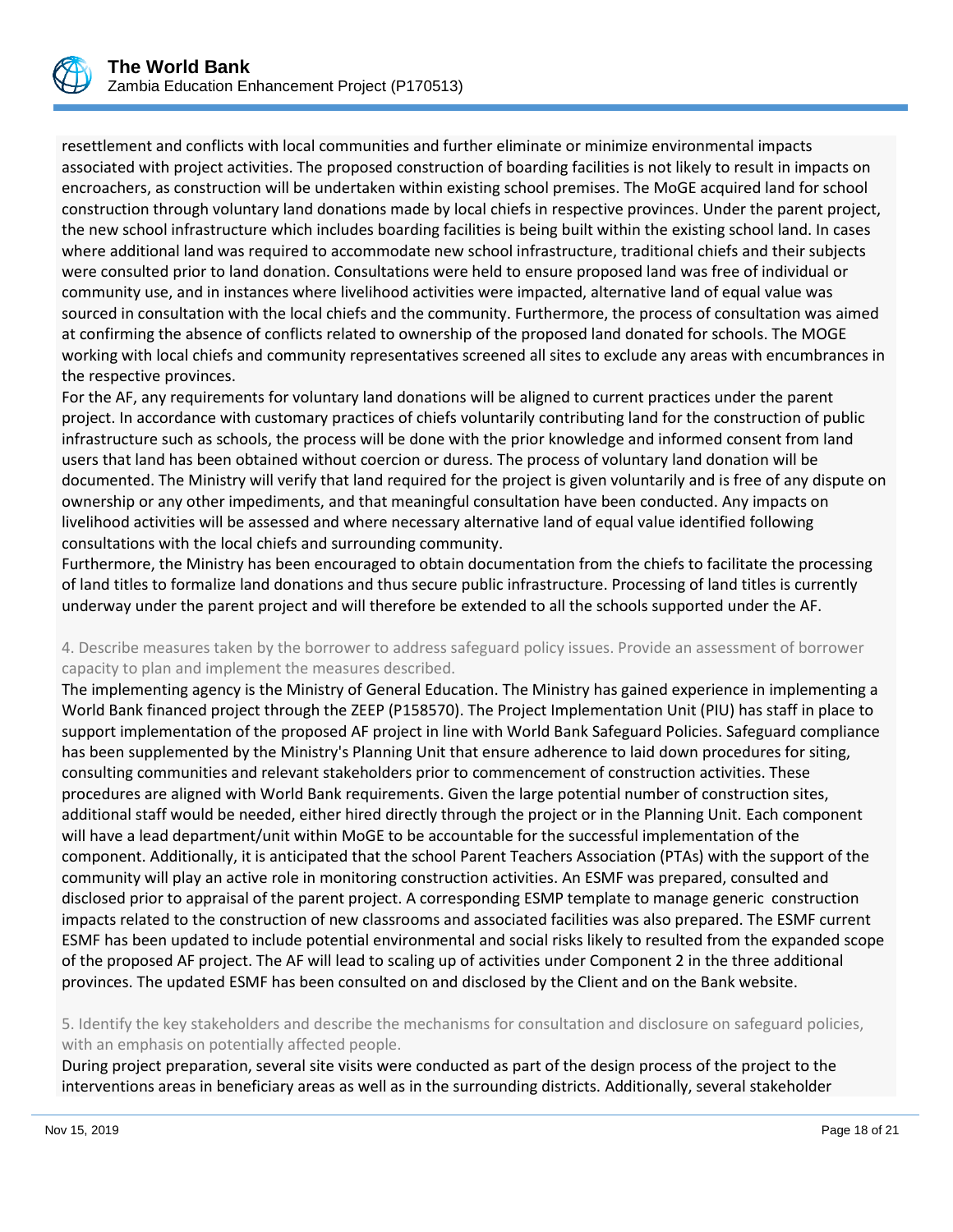

workshops took place during the project preparation process. Consultation involved site visits, meetings with Ministry of General Education, school heads and their staff, learners and communities.

#### **B. Disclosure Requirements (N.B. The sections below appear only if corresponding safeguard policy is triggered)**

**Environmental Assessment/Audit/Management Plan/Other** 

| 14-Nov-2019                 | 28-Jan-2020                       |                                                                                                                 |
|-----------------------------|-----------------------------------|-----------------------------------------------------------------------------------------------------------------|
| Date of receipt by the Bank | Date of submission for disclosure | FUI CALERUI Y A DIUJECTS, UALE UI<br>distributing the Executive Summary of<br>the EA to the Executive Directors |

For category A projects, date of

**"In country" Disclosure** Zambia 13-Mar-2020

Comments

**If the project triggers the Pest Management and/or Physical Cultural Resources policies, the respective issues are to be addressed and disclosed as part of the Environmental Assessment/Audit/or EMP.**

If in-country disclosure of any of the above documents is not expected, please explain why:

#### **C. Compliance Monitoring Indicators at the Corporate Level (to be filled in when the ISDS is finalized by the project decision meeting) (N.B. The sections below appear only if corresponding safeguard policy is triggered)**

**OP/BP/GP 4.01 - Environment Assessment** 

Does the project require a stand-alone EA (including EMP) report?

Yes

If yes, then did the Regional Environment Unit or Practice Manager (PM) review and approve the EA report? Yes

Are the cost and the accountabilities for the EMP incorporated in the credit/loan?

Yes

**The World Bank Policy on Disclosure of Information**

Have relevant safeguard policies documents been sent to the World Bank for disclosure?

Yes

Have relevant documents been disclosed in-country in a public place in a form and language that are understandable and accessible to project-affected groups and local NGOs?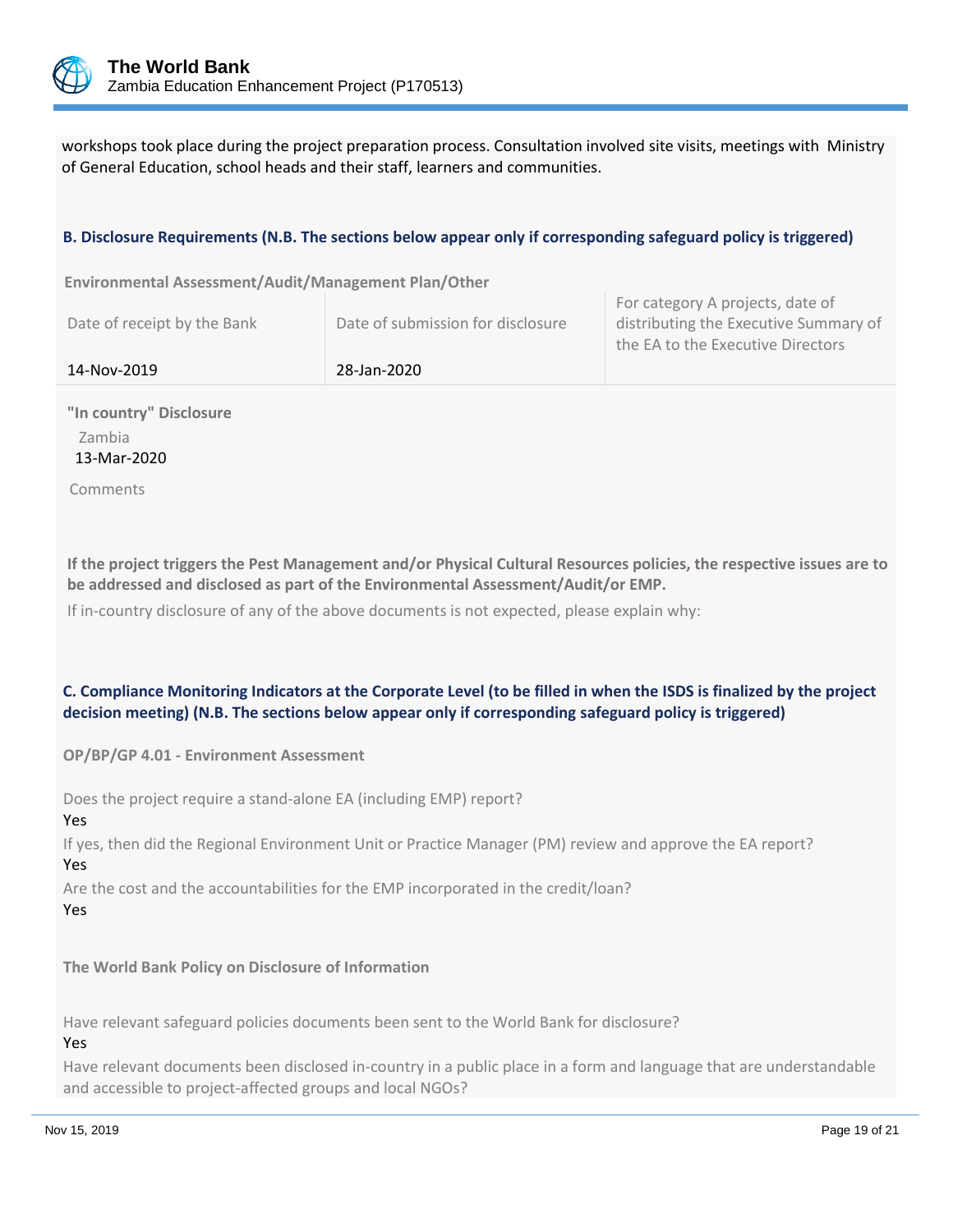

#### Yes

## **All Safeguard Policies**

Have satisfactory calendar, budget and clear institutional responsibilities been prepared for the implementation of measures related to safeguard policies?

#### Yes

Have costs related to safeguard policy measures been included in the project cost?

#### Yes

Does the Monitoring and Evaluation system of the project include the monitoring of safeguard impacts and measures related to safeguard policies?

#### Yes

Have satisfactory implementation arrangements been agreed with the borrower and the same been adequately reflected in the project legal documents?

#### Yes

## **CONTACT POINT**

#### **World Bank**

Nalin Jena Senior Education Specialist

Yoko Nagashima Senior Education Specialist

#### **Borrower/Client/Recipient**

Ministry of Finance Mr. Mukuli Chikuba Permanent Secretary mukuli.chikuba@mof.gov.zm

#### **Implementing Agencies**

Ministry of General Education Dr. Jobbicks Kalumba Permanent Secretary - Education Services jobbicks.kalumba@moge.gov.zm